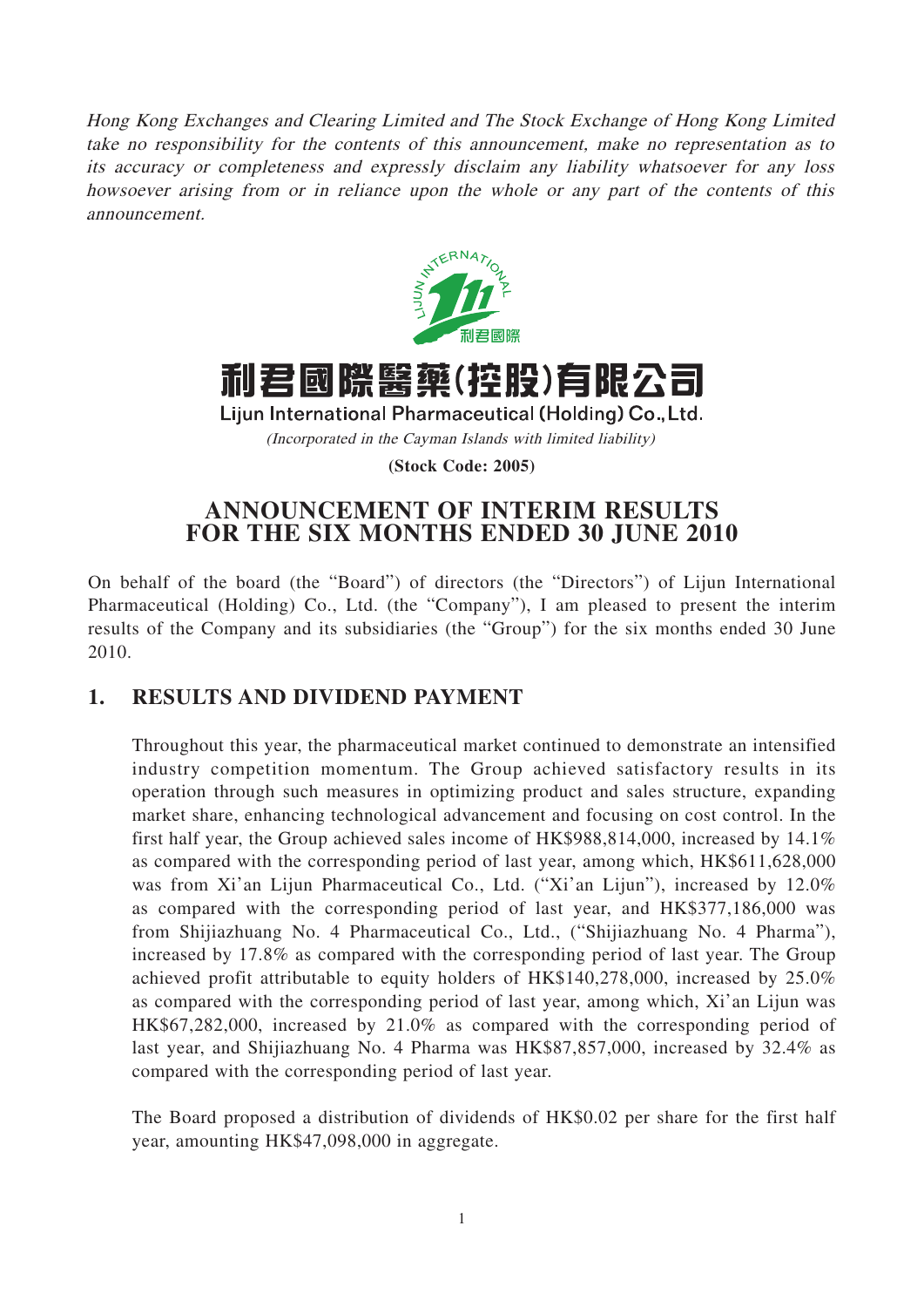# **2. REVIEW OF OPERATING RESULTS**

|                                      | <b>PUT THE SIX INDITIES CHUCU JU JUNE</b> |            |              |            |        |  |  |  |
|--------------------------------------|-------------------------------------------|------------|--------------|------------|--------|--|--|--|
|                                      | 2010                                      |            | 2009         |            |        |  |  |  |
|                                      |                                           | Percentage |              | Percentage |        |  |  |  |
|                                      | of sales<br><b>Sales</b>                  |            | <b>Sales</b> | of sales   | Change |  |  |  |
|                                      | <b>HK\$'000</b>                           | %          | HK\$'000     | %          | $\%$   |  |  |  |
| <b>Intravenous Infusion Solution</b> | 377,186                                   | 38.1       | 320,173      | 37.0       | 17.8   |  |  |  |
| (Including: PP Plastic Bottle        |                                           |            |              |            |        |  |  |  |
| <b>Infusion Solution</b>             | 147,066                                   | 14.9       | 133,090      | 15.4       | 10.5   |  |  |  |
| Non-PVC Soft Bag                     |                                           |            |              |            |        |  |  |  |
| Infusion Solution)                   | 109,055                                   | 11.0       | 70,621       | 8.2        | 54.4   |  |  |  |
| Antibiotics                          | 390,229                                   | 39.5       | 369,878      | 42.7       | 5.5    |  |  |  |
| (Including: Lijunsha                 | 237,092                                   | 24.0       | 218,026      | 25.2       | 8.7    |  |  |  |
| Paiqi)                               | 65,725                                    | 6.6        | 47,951       | 5.5        | 37.1   |  |  |  |
| Non-antibiotics finished medicines   | 170,492                                   | 17.2       | 127,024      | 14.7       | 34.2   |  |  |  |
| (Including: Dobesilate               | 43,760                                    | 4.4        | 34,223       | 4.0        | 27.9   |  |  |  |
| Lixiding                             | 18,648                                    | 1.9        | 12,776       | 1.5        | 46.0   |  |  |  |
| Sales of bulk pharmaceuticals        | 50,907                                    | 5.2        | 49,272       | 5.6        | 3.3    |  |  |  |
| Group's total sales                  | 988,814                                   | 100        | 866,347      | 100        | 14.1   |  |  |  |

### **For the six months ended 30 June**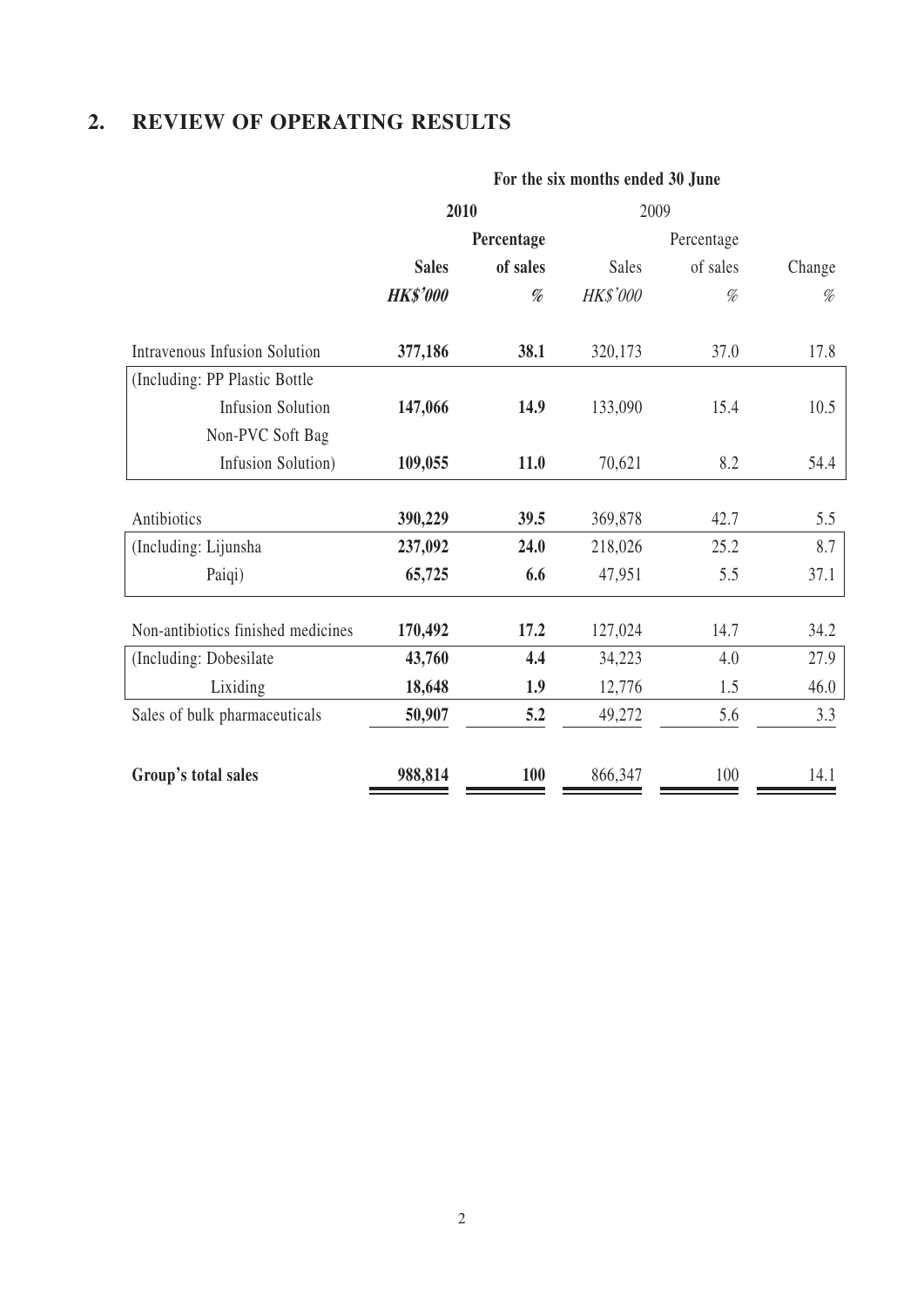### **(1) Product marketing**

# **1. By optimizing the product and sales structure of intravenous infusion solutions, improvement of the Group's efficiency was further pushed forward**

In the first half year, the Group's PP plastic bottle and non-PVC soft bag infusion solution products witnessed the further prominent competitive strengths in terms of scale of production, manufacturing costs and market share. The production volume of non-PVC soft bag infusion solution and PP plastic bottle infusion solution were increased by 66.1% and 19.8% respectively as compared with the corresponding period of last year. The sales proportion of these two infusion solutions to the total sales of infusion solution of the Group were further increased to 75.0%, up by 5.2% as compared with the corresponding period of last year. Sales of therapeutical infusion solution categories achieved relatively quicker growth, increased by 14.6% as compared with the corresponding period of last year. The Group won the bid in respect of the centralized tender activities of the procurement of pharmaceutical products by the government carried out in 18 provinces throughout the nation, thereby further consolidated and expanded our market share.

Foreign trade has also become an important channel of the Group's operation, adding six newly exporting countries including Korea, Kuwait and Burkina Faso in the first half year. As of today, we have 17 categories of products registered in 12 countries in Southeast Asia, Africa and Eastern Europe and products are sold to 45 countries and regions. The export sales of infusion solution have reached US\$2,900,000, a growth of 19.6% as compared with the corresponding period of last year.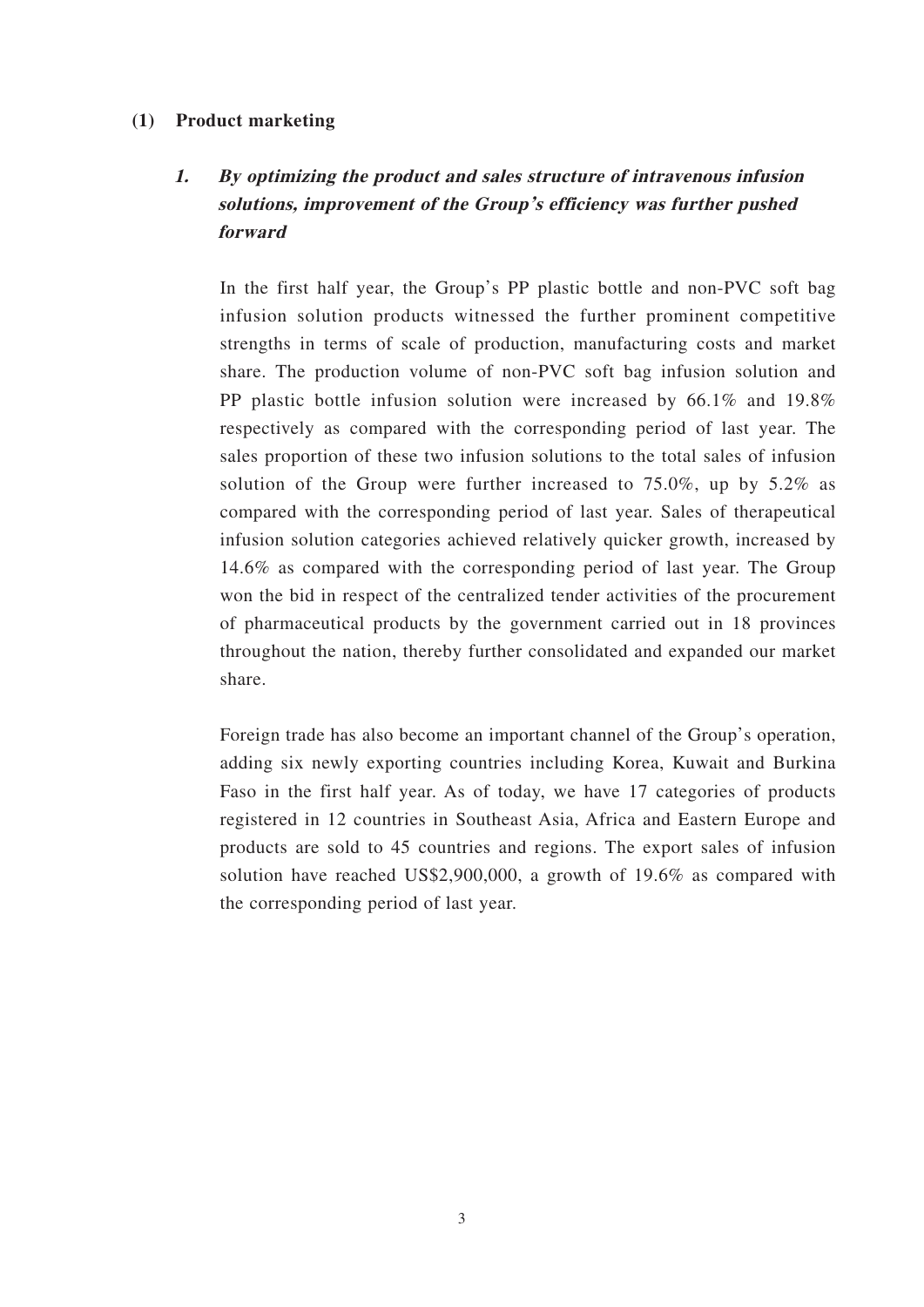### **2. Sound operating sentiments in antibiotics preparation**

Sales operation of our leading branded product, Lijunsha, had recorded its best in the corresponding period of recent years. Through the issuance and assessment of "Three Mandatory Plans" in monthly sales, distribution and terminals, sales of Lijunsha in the first half year was HK\$237,092,000, increased by 8.7% as compared with the corresponding period of last year, among which, cash sales of 20 tablets of Lijunsha amounted to HK\$92,374,000. Sales of Lijunsha granules in the first half year achieved a growth of 104.8% as compared with the corresponding period of last year. As we have focused much attention in maintaining the hospital, clinic and tertiary end-user market meticulously, sales of Paiqi series of products in the first half year amounted to HK\$65,725,000, increased by 37.1% as compared with the corresponding period of last year. In the first half year, the overall sales of antibiotics preparation were HK\$390,229,000, increased by 5.5% as compared with the corresponding period of last year.

While achieving a stable growth in sales, the sales operation quality continued to improve. Settlement of accounts receivables has improved significantly with account receivables turnover speeding up further.

### **3. Significant growth in sales of key brand preparation**

Through the powerful academic promotion and marketing development, sales of Dobesilate in the first half year amounted to HK\$43,760,000, increased by 27.9% as compared with the corresponding period of last year. Sales of Lixiding in the first half year amounted to HK\$18,648,000, increased by 46.0% as compared with the corresponding period of last year. By benefiting from the new policy in medical system reform and government policy support in urban communities and also the new rural markets, sales of general medicines in the first half year amounted to HK\$170,492,000, increased by 34.2% as compared with the corresponding period of last year.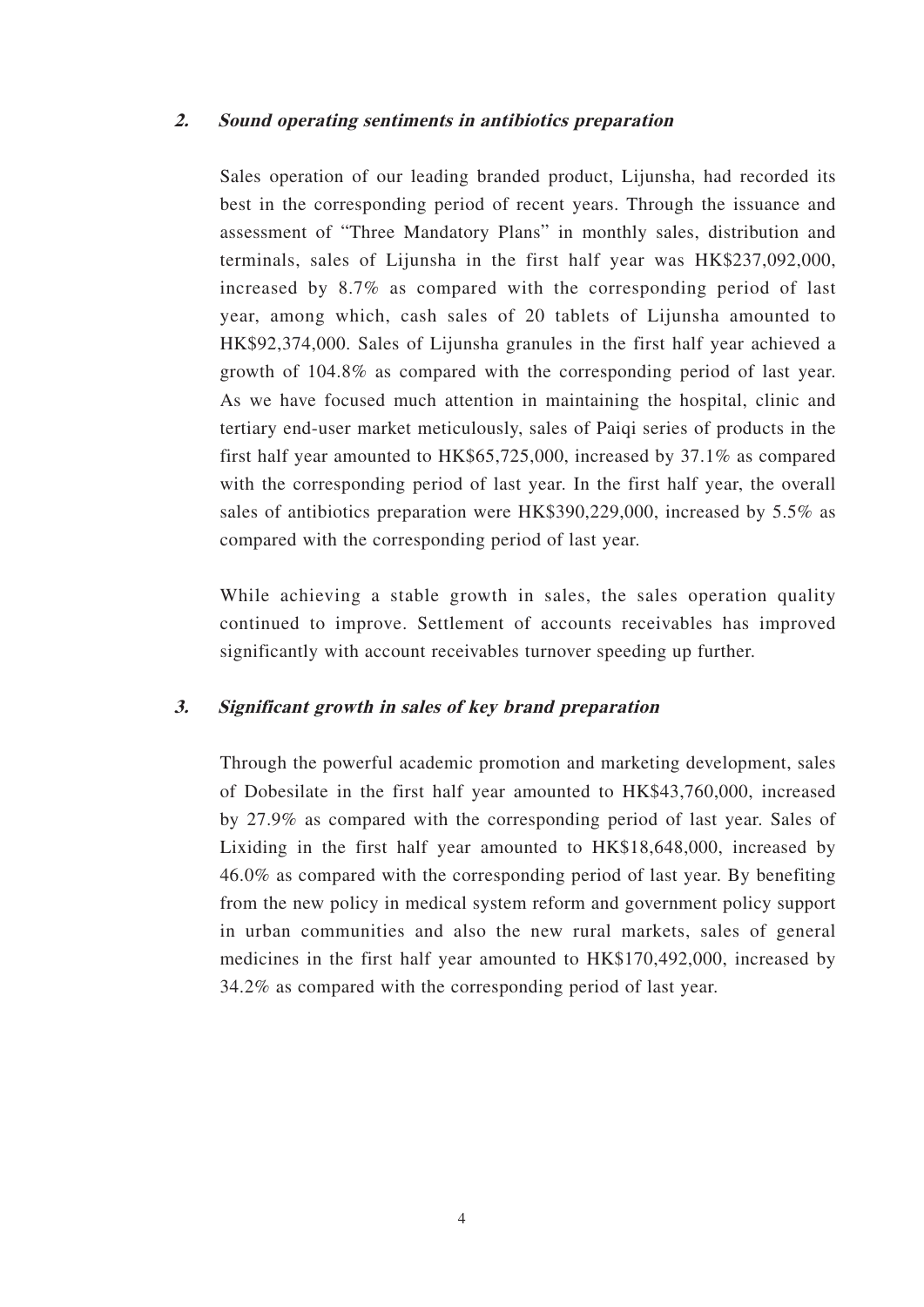### **4. Remarkable growth in sales of OTC new products**

Sales of new product "Kehao", which can clear lung, relieving cough and removing sputa was increased by 115.0% as compared with the corresponding period of last year. Sales of Weikoujia effervescent tablet in the first half year were increased by 62.0% as compared with the corresponding period of last year. Through a series of sales promotion activities, the awareness and influence of Lijungai was further enhanced. Sales of new influenza drugs like "Haogan" are expanding nationwide.

### **(2) New product development**

Leveraging on industrial strengths, accelerating technological innovation and new product development, focusing on new technology, introducing and applying new techniques and improving core competitiveness continuously are the consistent strategies adhered by the Group.

1. The newly built oral preparation production line by Shijiazhuang No. 4 Pharma was formally completed and put into operation in the first half year. The co-construction of "Shaanxi Provincial Innovative Preparation Engineering Technological Center" between Xi'an Lijun and The Fourth Military Medical University was formally completed in the first half year. The project department, the doctoral workstation and administration office started to move in; and the equipments installations of preparation laboratory, raw material laboratory and analysis laboratory are complete and are at equipment testing and tuning stage. The establishment of innovative preparation center has created better conditions for the research and development of new products and new technology advancement of the Group.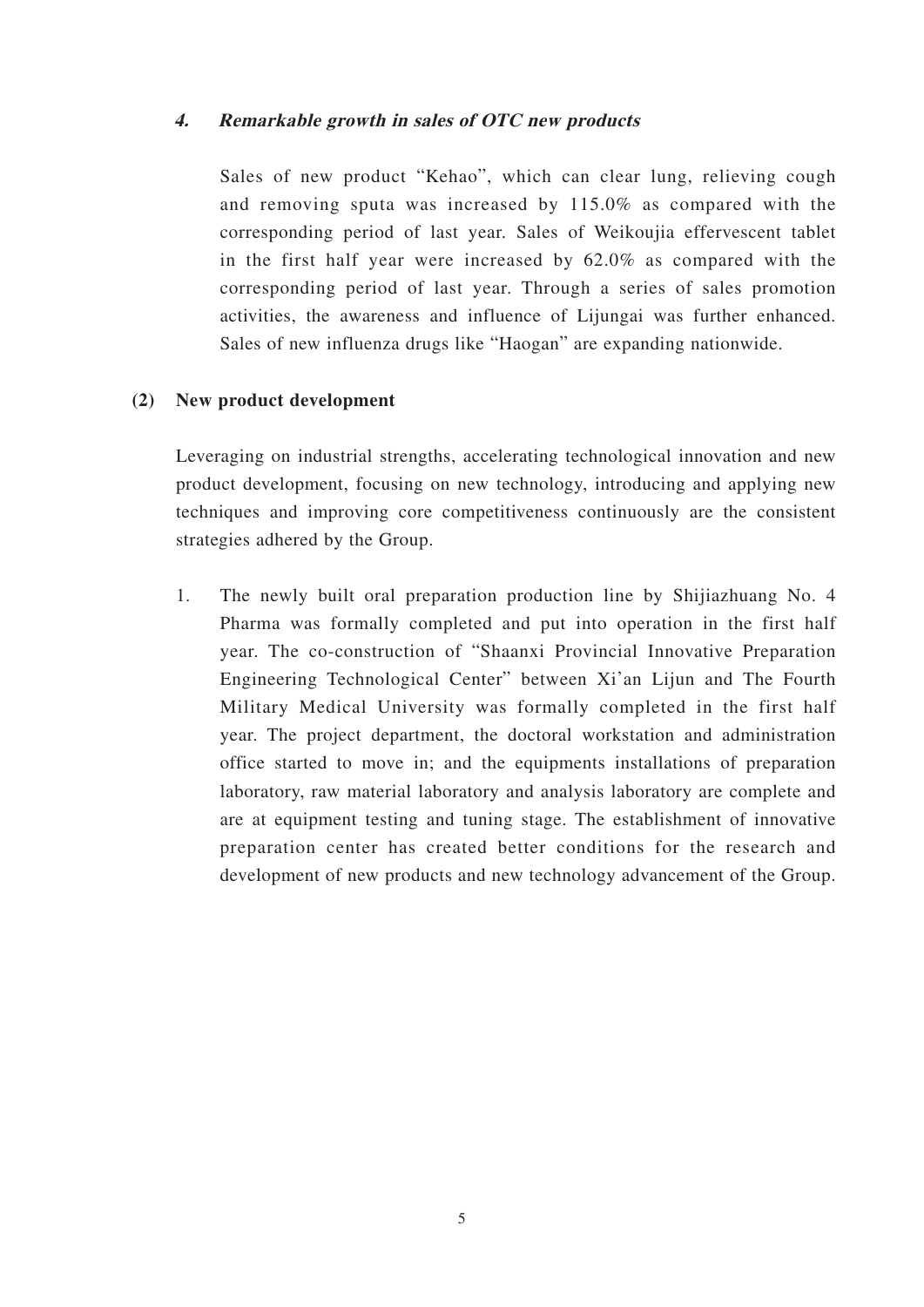- 2. In the first half year, the Group obtained the production licences for 2 new products: Compound Mannitol Injection and Radix Notoginseng Capsules of Radix Panacis Quinquefolii, 1 authorized national invention patent and 3 research and development supporting funds. Currently, the Group has over 80 research projects on hand and progressing at different levels. Furthermore, Arbidol Hydrochloride Capsules (the State Class II new drug) was officially listed as a recommended medicine by the Influenza A (H1N1) Treatment Proposal (2010 version) issued by the Ministry of Health.
- 3. By leveraging on our research and development capability, the Group has also undertaken the "Eleventh Five-Year" technology support key project subject of "Safety Research Study on Medicines and Packaging Materials Compatibility" of the State, and achieved significant results. "Drug Candidates New Drug on Anti Dementia MeN061016-1" has received project grants from "New Key Drug Formulation" and "13115 Key Technology Innovation" of the state government and Shaanxi government respectively. "Technology Re-engineering on Erythromycin Ethylsuccinate Crystallization" is registering as a "New Key Drug Formulation" project of "Twelfth Five-Year" and has passed the review conducted by the Ministry of Science and Technology of China. "Yilitangke", the trademark of Gliclazide Tablets, was recognized as a renowned trademark in Hebei Province.

### **(3) Issue of new share capital**

In the first half year, the issuance of new share capital of 235,000,000 shares, raising HK\$446,500,000 in capital, was completed. Together with the 92,901,109 shares converted from the convertible bonds at the end of last year, total share capital of the Company was increased by 327,901,109 shares to 2,354,904,488 shares.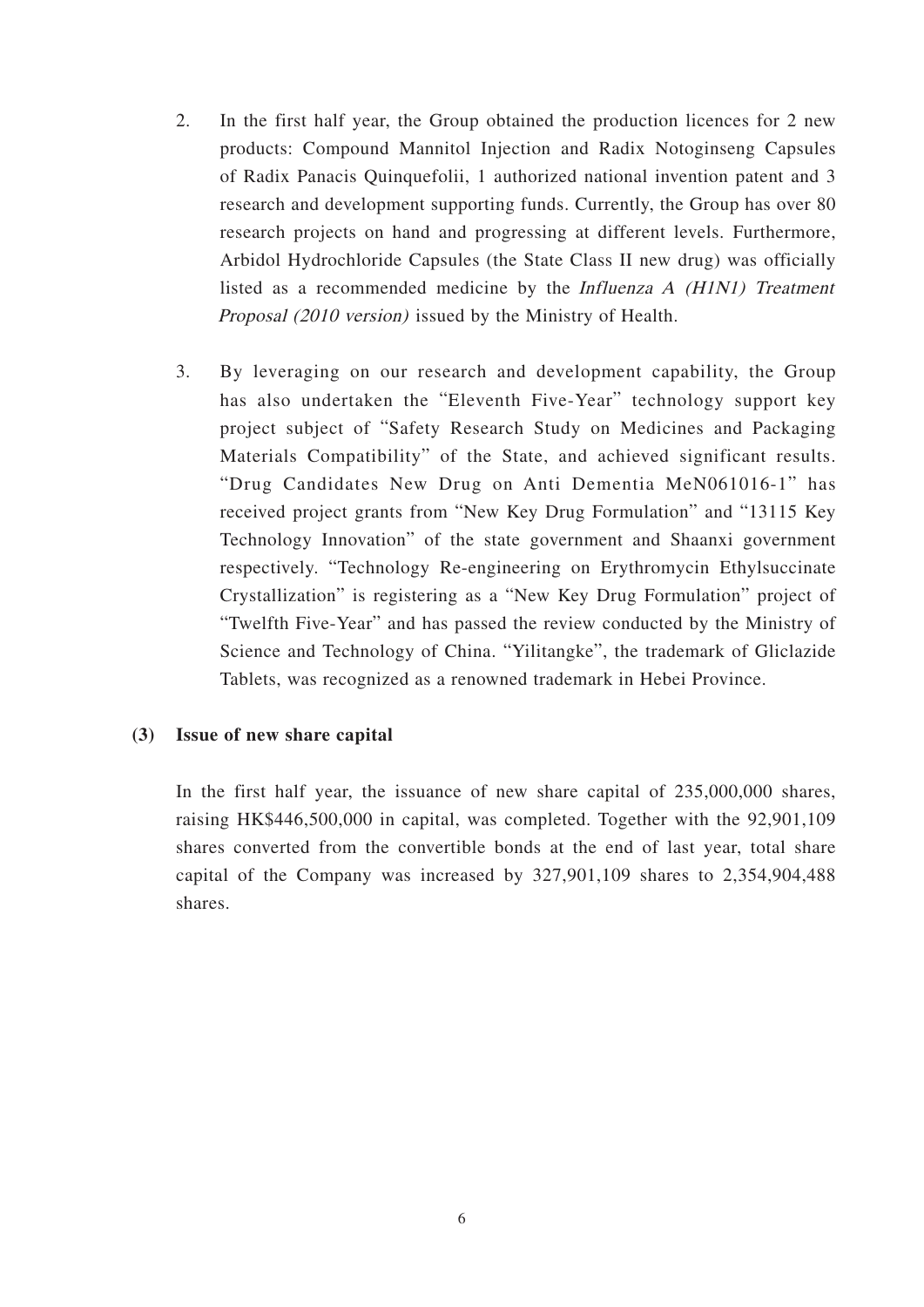### **3. DEVELOPMENT OUTLOOK**

The macroeconomic environment still encounter many uncertain factors in the second half year and the pharmaceutical industry will still be facing intense competition. However, we perceive new opportunities should still exist because of the market expansion of pharmaceutical industry due to new medical reform, launching of the Group's new products and our aggressive determination. The Group will grasp every opportunity and endeavour ourselves in the following aspects:

# **(I) Strive to establish and upgrade our "three business segments", enhance the Group's competitive strengths**

### **1. Consolidate and upgrade our "core business segments"**

**The first business segment is intravenous infusion solution.** The scale of production and quality standard of PP Plastic Bottle and Non-PVC Soft Bag infusion solution products will be further escalated and improved through project establishment and reengineering and expanding of its existing production capacity. Hence, the Group is able to maintain its domestic leading advantage of quality and efficiency of intravenous infusion solutions products. The Group will strive to develop soft bag infusion solutions as well as therapeutical infusion solutions, so as to increase the proportion in sales of a series of products with comparative advantages like Ambroxol, Amino Acid, Mannitol, Tinidazole, Metronidazole, Hydroxyethyl Starch and Dextran, Ozagrel, Fluconazole, Gatifloxacine. At the same time, the Group will pay proper attention to both the mid and high end markets and new rural market to improve the overall profitability. More efforts will continue to be spent in increasing our overseas sales and focusing on the successful market development in APEC economic countries.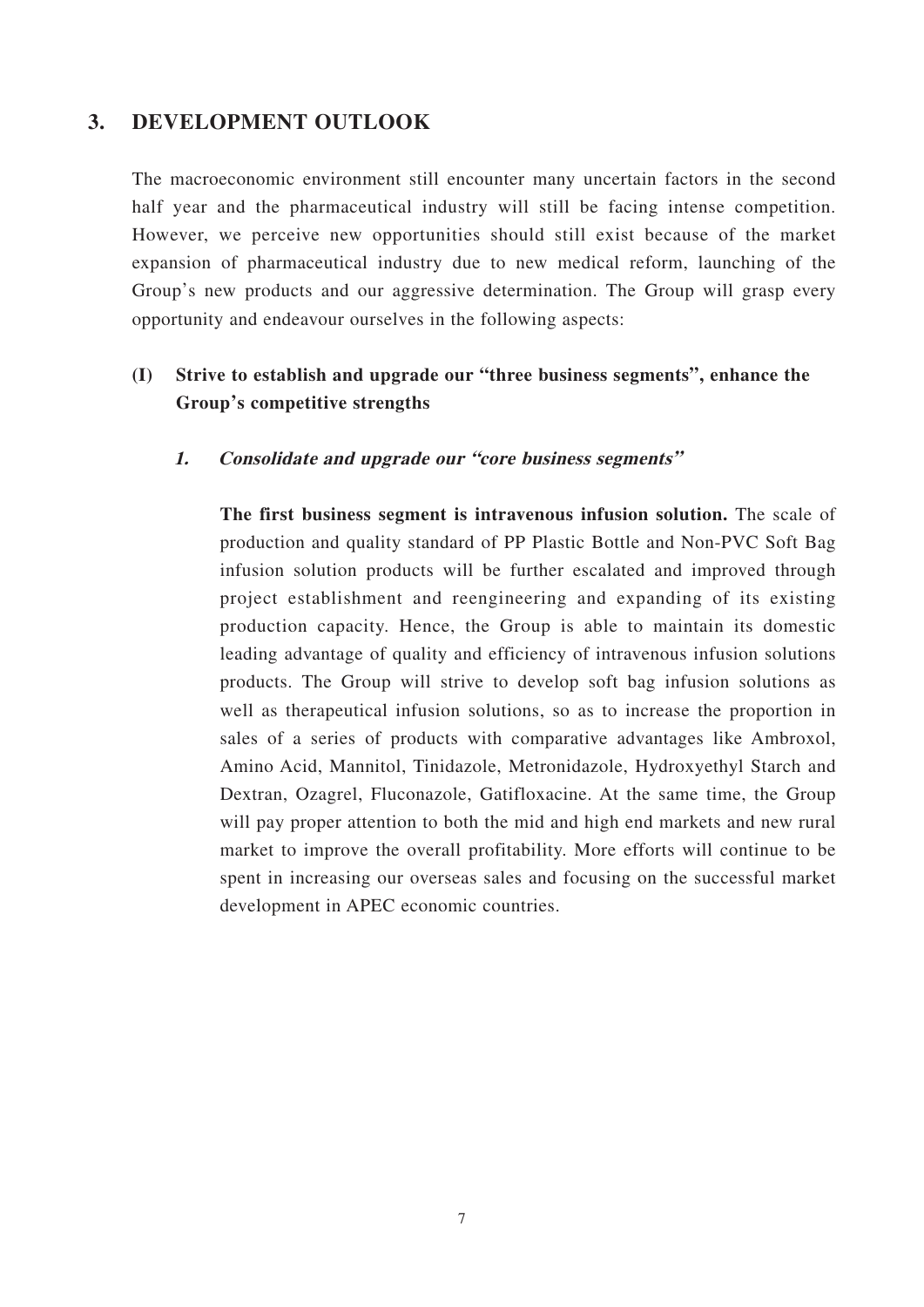**The second business segment is antibiotics.** We should leverage on the sales and adjustment of our leading unmatchable products Lijunsha, focus firmly on second-tier distributors, end-user propaganda and promotion activities as well as direct sales of large chain drugstores at top priority. At the same time, through inventory supply control, we procure the price of the 24s Lijunsha to rebound until reaching the conditions for price adjustment and launching of "Along Price System". We should value the supplemental and tendering activities of our nationwide exclusive Lijunsha capsule for listing on "essential drug" list in every province. While ensuring the stable increase in sales volume of lyophilized powder injection in Paiqi series, at the same time we will strive for promoting the oral intake series (capsules, dispersible tablets and dry suspension) and its sales volume increase. Sales of Limaixian and cephalosporin powder injection products will operate based on its scheduled scale of production and will strive to achieve significant growth for these products in a careful and intensive cultivation manner.

#### **2. Develop and establish "business segment with high growth potential"**

**The first business segment is the cardiovascular and cerebrovascular preparations.** The Group has devoted tremendous resources to our premier brand in microvascular medicine, "Dobesilate", in recent years. While further strengthening our efforts in the development of hospital market, we will endeavour to expand Dobesilate into OTC market in the second half year to make this "double span" product achieving the RMB100,000,000 sales mark as soon as possible. We will also continue to strengthen our efforts to develop the sales of Lixiding in hospitals, forming a scale of production as soon as possible.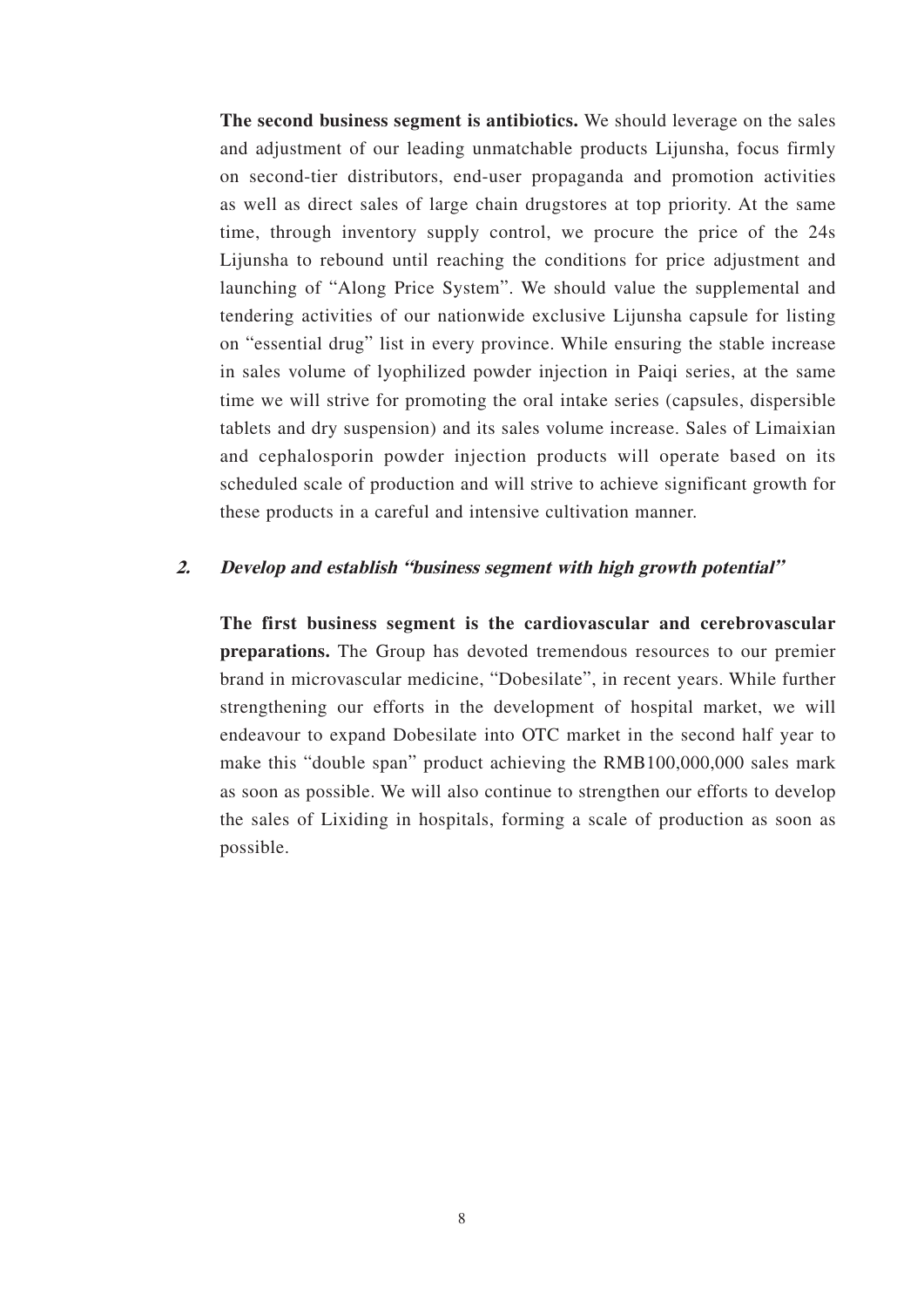**The second business segment is the featured new product, OTC and health care products.** As for Arbidol Hydrochloride Capsules (the newly approved State Class II new drug), it should leverage on the advantage of the listed national recommended medicines for "Influenza A (H1N1) Treatment Proposal (2010 version)" by the State to firmly grasp the market development and sales volume expansion. We should manage "Haogan" influenza drug in four aspects including "establishing professional team, deploying agent network, valuing advertisement and propaganda and promoting through end-user", reinforcing hospital and drugstores' acting in concert to strive for a major breakthrough in sales volume. We will continue to enhance the various and effective promotion of Kehao and Weikoujia, focus on effective propaganda and promotion activities to facilitate growth in sales volume as soon as possible. For the two top quality health care products, Lijungai and Shengtai oral solutions, both of them possess high-tech patented technology and property rights. We will enhance the co-operation with industry associations, develop loyal consumer group gradually through flexible and various targeted marketing and promotion activities, and strive to achieve a significant breakthrough in sales volume. For various new products, including oral intake Zijin soft capsules for improving skin quality, removing speckle and "keeping vitality", Lingzhihong oral liquid for liver protection and lowering blood glucose level, and Easy Kexin for lead expelling and brain protection, we will launch them into market as soon as possible to create new growing points.

### **3. Carefully maintaining "basic business segments"**

We value the opportunities for general medicines brought by the State's medical system reform, treasure the general medicines tendering and supplemental activities, pay attention to the selection of relatively advantageous characteristic products for general medicines to further expand sales volume. We will improve our packing and marketing plan based on the principles of "simplified packing, convenient and practical use" for the bidwinning categories on the State's Essential Drug List, and strive to achieve new growth in sales volume through direct supply to primary end-users.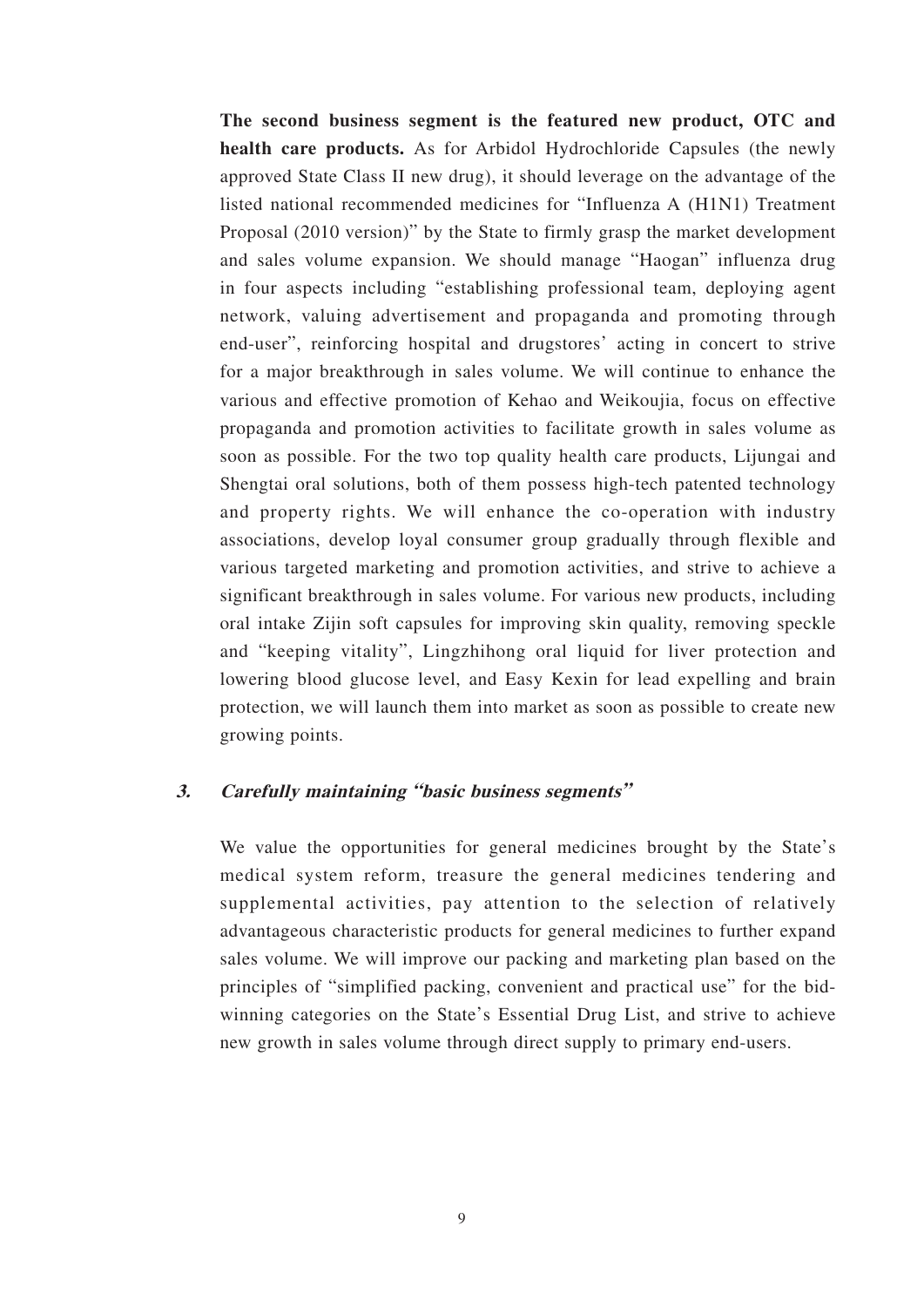- **(II) Accelerate special project establishment and new products research and development, facilitate the changes in the methods of economic development to achieve on-going development for the Group** 
	- 1. Seriously implementing the "Project driven strategy" to promote the upgrading of the Group's business and structure optimization. Shijiazhuang No. 4 Pharma will complete the phasing works of production capacity expansion project for intravenous infusion solutions as scheduled. We will strive to complete the infrastructure construction and equipment installation in the first half of next year, obtain the national GMP certification in the third quarter of the next year and commence the production formally. We will manage the setting up of the pharmaceutical ingredients project in producing an annual capacity of 1,000 tonnes of Hydroxyethyl Starch 40 with the trial production conditions being ready during the year. Based on the "Twelfth Five-Year Plan", Xi'an Lijun will tighten up the further capacity expansion plan of lyophilized powder injection, production line expansion and reengineering plan of liquid injection, investigation and proofing plan in respect of the capacity expansion of 15 billion tablets and bio-fermentation production line construction project. Based on the principles of "leading technical process and technology", we will complete the preparation of feasibility study in the third quarter, complete the project layout in the fourth quarter and endeavour to implement it as soon as possible.
	- 2. Complete the moving in and running of innovative preparation engineering technical research center. Prepare well for the approval-listing examination carried out by Science & Technology Department of Shaanxi Province. By leveraging on the four platforms such as Lijun New Drug Research Institute, post-doctoral workstation in scientific research, national technology center and technology research center for innovative preparations projects, we will strengthen our co-operation with national level scientific research institutions, introduce pioneers in scientific technology and post-doctoral research fellows and establish expert database in science and technology to improve our capabilities in research and development.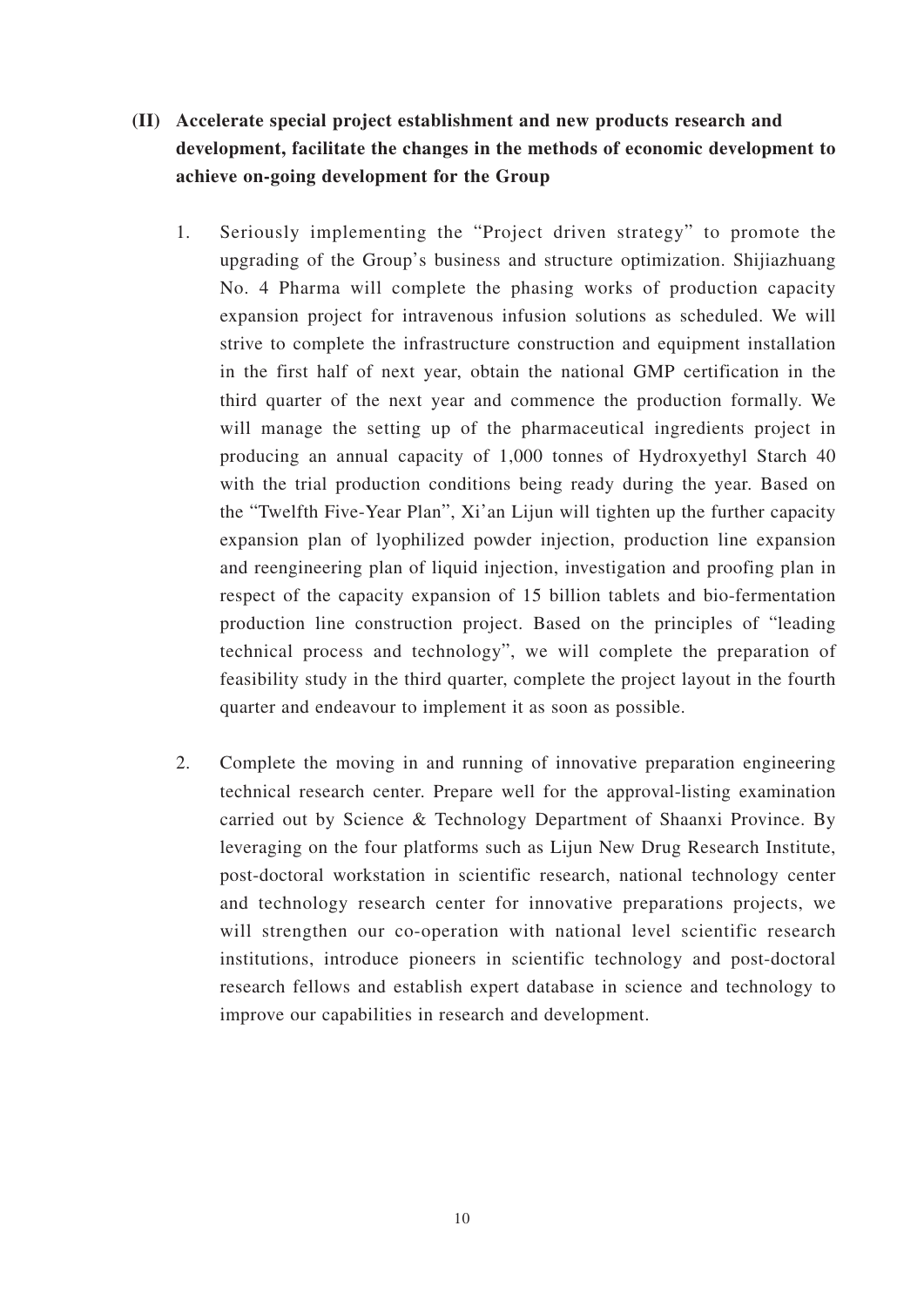3. Focus ourselves well in research and development of new products, accelerate application and approval processes of key new products, endeavor to obtain the production permits for its products, including Xantinol Nicotinate and Sodium Chloride Injection, Buflomedil Hydrochloride Sodium Chloride Injection, Hydroxyethyl Starch 200, Hydroxyethyl Starch 130, Cefixime Orally Disintegrating Tablets, Cetirizine Hydrochloride Tablets, Compound Metformin Hydrochloride and Glipizide Tablets and Lingzhihong Capsules. We will endeavour to achieve innovative breakthrough in our three core products including Type 1.1 new drug for curing Alzheimer's disease, Type 1.5 new drug for anti-influenza and new drug for gastric mucosal protection functions.

In general, we have many advantages in products, brands and quality, variety of resources, huge marketing network and strong research and development capability. Furthermore, our operating team has extensive experience in management, innovativeness, research and development and investment of new products, initiating and establishment of new projects. All these will strongly underpin the Group's development. Although there are a lot of operation difficulties in 2010, however, we are confident with our future. Through the joint and conscientious efforts of the management and all the staff, we are optimistic to deliver better results and returns to all investors in the second half year.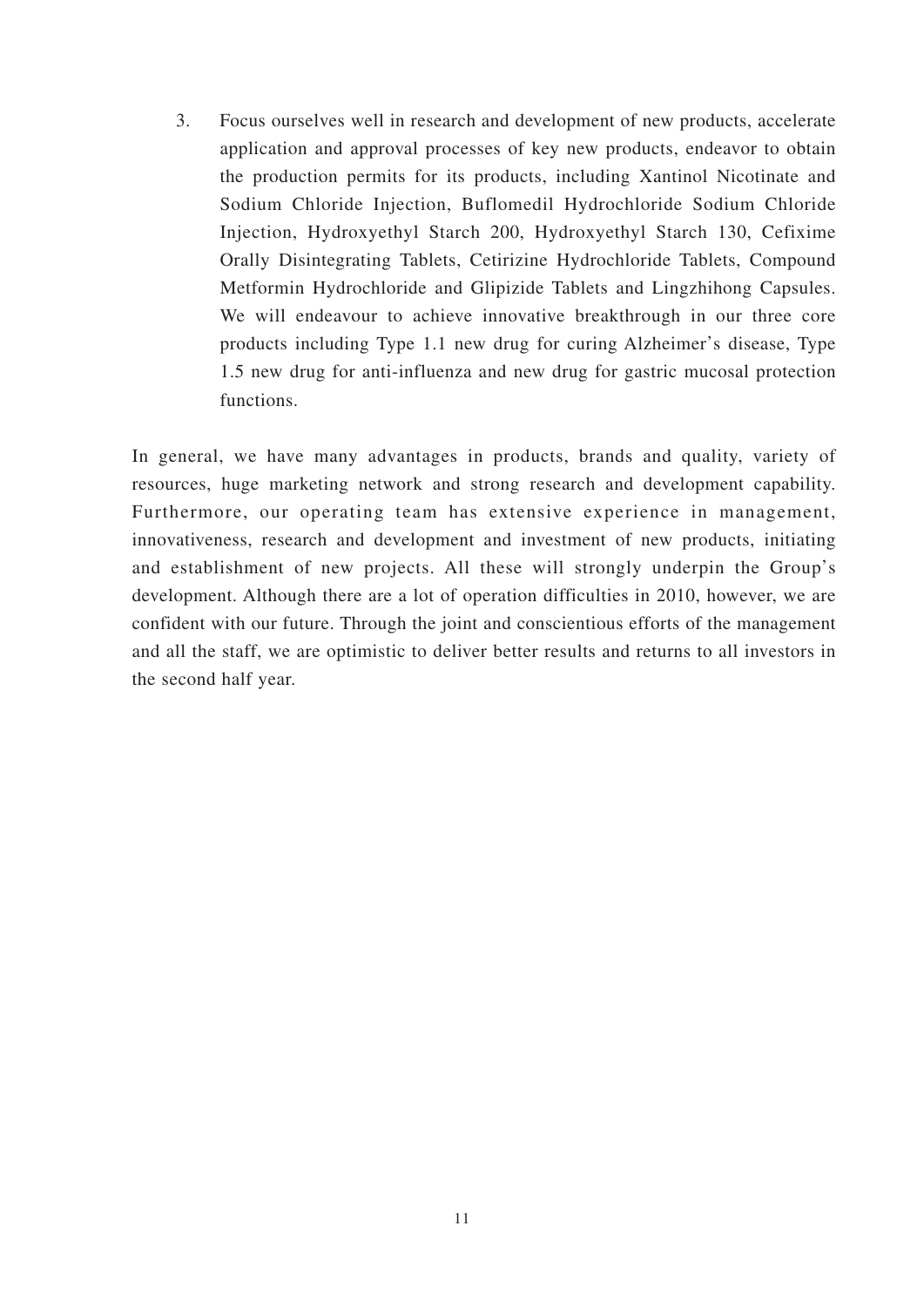# **CONDENSED CONSOLIDATED STATEMENT OF COMPREHENSIVE INCOME**

(All amounts in HK\$ unless otherwise stated)

|                                           |                  | Six months ended 30 June |            |  |  |
|-------------------------------------------|------------------|--------------------------|------------|--|--|
|                                           |                  | 2010                     | 2009       |  |  |
|                                           | <b>Note</b>      | <b>Unaudited</b>         | Unaudited  |  |  |
|                                           |                  | <b>HK\$'000</b>          | HK\$'000   |  |  |
| Revenue                                   | $\mathfrak{Z}$   | 988,814                  | 866,347    |  |  |
| Cost of sales                             |                  | (479,086)                | (443, 739) |  |  |
| <b>Gross profit</b>                       |                  | 509,728                  | 422,608    |  |  |
| Other (losses)/gains – net                |                  | (2,012)                  | 8,111      |  |  |
| Selling and marketing costs               |                  | (226,089)                | (199, 770) |  |  |
| General and administrative expenses       |                  | (102, 160)               | (83, 371)  |  |  |
| <b>Operating profit</b>                   | $\boldsymbol{7}$ | 179,467                  | 147,578    |  |  |
| Finance income                            |                  | 1,654                    | 297        |  |  |
| Finance costs                             |                  | (14, 714)                | (20, 523)  |  |  |
| Finance costs – net                       |                  | (13,060)                 | (20, 226)  |  |  |
| Profit before income tax                  |                  | 166,407                  | 127,352    |  |  |
| Income tax expenses                       | $\mathcal S$     | (26, 105)                | (15, 131)  |  |  |
| Profit for the period                     |                  | 140,302                  | 112,221    |  |  |
| Other comprehensive income:               |                  |                          |            |  |  |
| Currency translation differences          |                  | 17,571                   | 581        |  |  |
| Total comprehensive income for the period |                  | 157,873                  | 112,802    |  |  |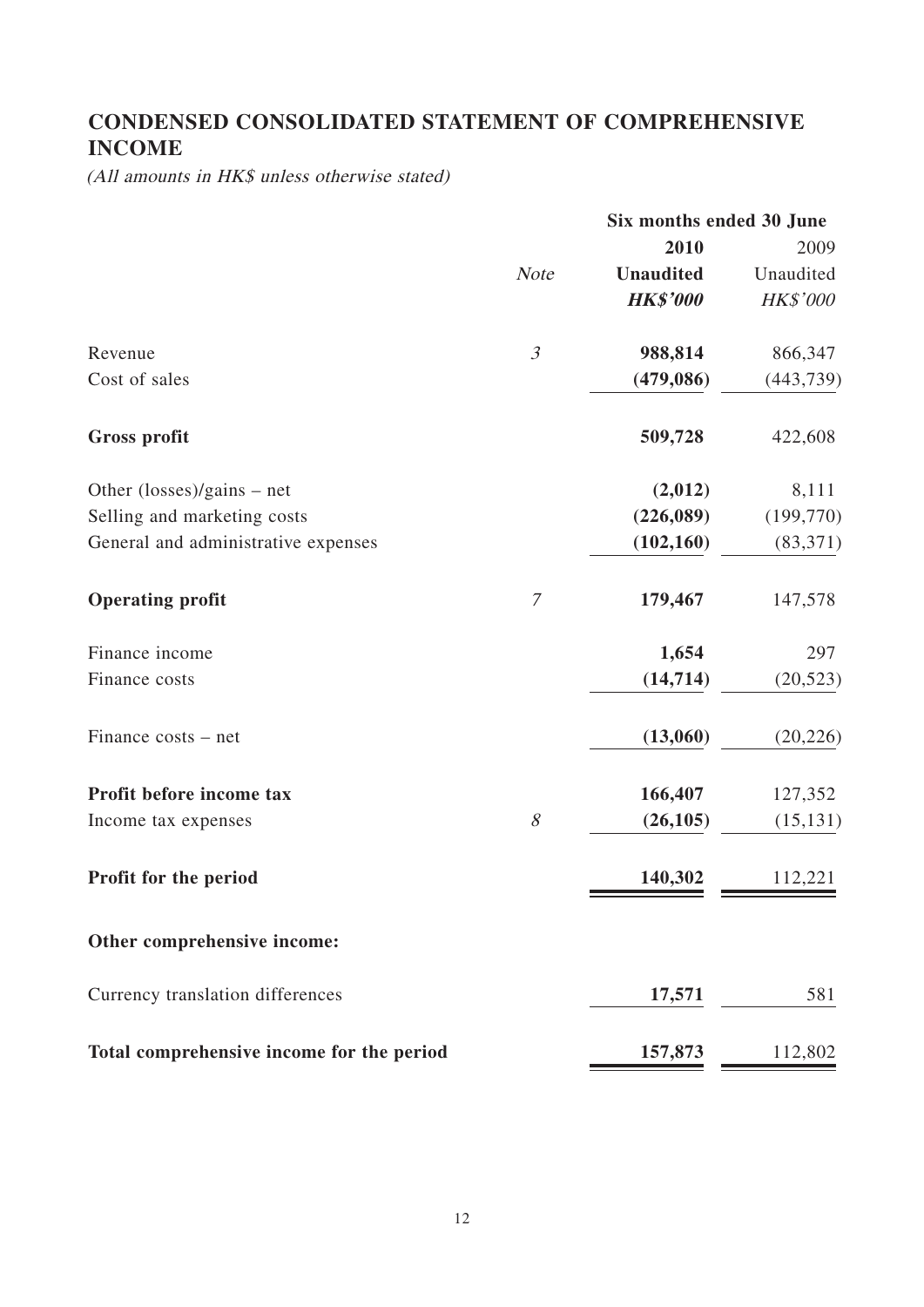|                                                                                                                                       |             | Six months ended 30 June |           |  |
|---------------------------------------------------------------------------------------------------------------------------------------|-------------|--------------------------|-----------|--|
|                                                                                                                                       |             | 2010                     | 2009      |  |
|                                                                                                                                       | <b>Note</b> | <b>Unaudited</b>         | Unaudited |  |
|                                                                                                                                       |             | <b>HK\$'000</b>          | HK\$'000  |  |
| Profit attributable to:                                                                                                               |             |                          |           |  |
| - Equity holders of the Company                                                                                                       |             | 140,278                  | 112,179   |  |
| - Non-controlling interests                                                                                                           |             | 24                       | 42        |  |
|                                                                                                                                       |             | 140,302                  | 112,221   |  |
| Total comprehensive income attributable to:                                                                                           |             |                          |           |  |
| - Equity holders of the Company                                                                                                       |             | 157,840                  | 112,760   |  |
| - Non-controlling interests                                                                                                           |             | 33                       | 42        |  |
|                                                                                                                                       |             | 157,873                  | 112,802   |  |
| Earnings per share for profit attributable to the<br>equity holders of the Company during the<br>period (expressed in HK\$ per share) |             |                          |           |  |
| $-$ Basic                                                                                                                             | 10          | 0.0632                   | 0.0553    |  |
|                                                                                                                                       |             |                          |           |  |
| - Diluted                                                                                                                             | 10          | 0.0614                   | 0.0553    |  |
| Dividends                                                                                                                             | 9           | 47,098                   | 40,540    |  |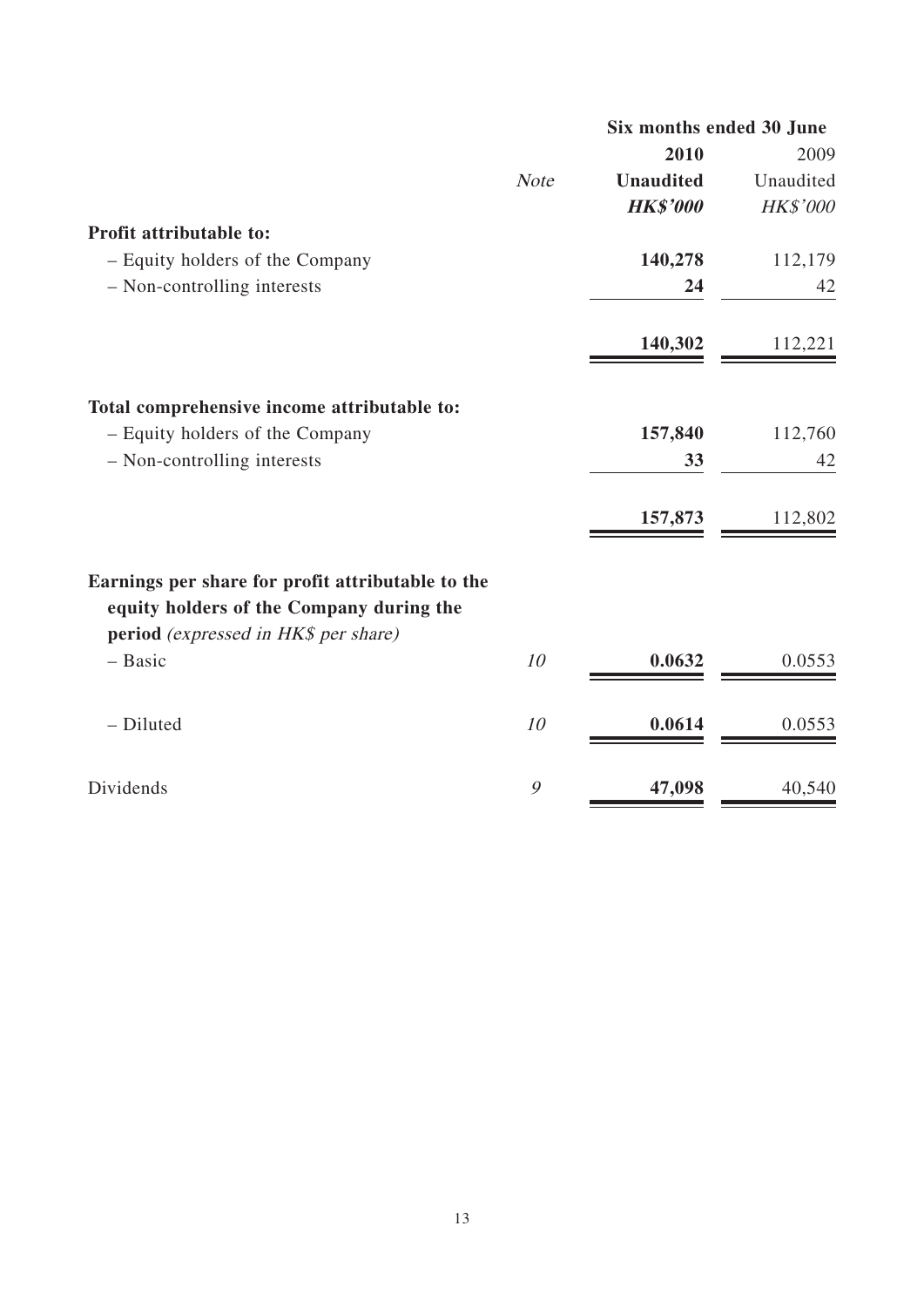# **CONDENSED CONSOLIDATED BALANCE SHEET**

(All amounts in HK\$ unless otherwise stated)

|                                                                       |                | 30 June          | 31 December     |
|-----------------------------------------------------------------------|----------------|------------------|-----------------|
|                                                                       |                | 2010             | 2009            |
|                                                                       | <b>Note</b>    | <b>Unaudited</b> | Audited         |
|                                                                       |                | <b>HK\$'000</b>  | <b>HK\$'000</b> |
| <b>ASSETS</b>                                                         |                |                  |                 |
| <b>Non-current assets</b>                                             |                |                  |                 |
| Land use rights                                                       |                | 208,527          | 209,247         |
| Property, plant and equipment                                         |                | 841,209          | 823,174         |
| Intangible assets                                                     |                | 547,308          | 550,225         |
| Deferred income tax assets                                            |                | 15,958           | 17,037          |
| Available-for-sale financial assets                                   |                | 148              | 147             |
| <b>Total non-current assets</b>                                       |                | 1,613,150        | 1,599,830       |
| <b>Current assets</b>                                                 |                |                  |                 |
| Inventories                                                           |                | 257,667          | 229,377         |
| Trade and bill receivables                                            | $\overline{4}$ | 403,380          | 408,394         |
| Financial assets at fair value                                        |                |                  |                 |
| through profit or loss                                                |                | 7,685            | 87              |
| Prepayments, deposits and other receivables                           |                | 69,910           | 68,945          |
| Pledged bank deposits                                                 |                | 117              | 8,662           |
| Cash and cash equivalents                                             |                | 692,586          | 184,964         |
| <b>Total current assets</b>                                           |                | 1,431,345        | 900,429         |
| <b>Total assets</b>                                                   |                | 3,044,495        | 2,500,259       |
| <b>EQUITY</b>                                                         |                |                  |                 |
| Capital and reserves attributable to equity<br>holders of the Company |                |                  |                 |
| Share capital                                                         |                | 54,069           | 48,894          |
| Reserves                                                              | $\mathfrak{I}$ | 2,125,479        | 1,575,882       |
|                                                                       |                |                  |                 |
|                                                                       |                | 2,179,548        | 1,624,776       |
| <b>Non-controlling interests</b>                                      |                | 1,077            | 1,044           |
| <b>Total equity</b>                                                   |                | 2,180,625        | 1,625,820       |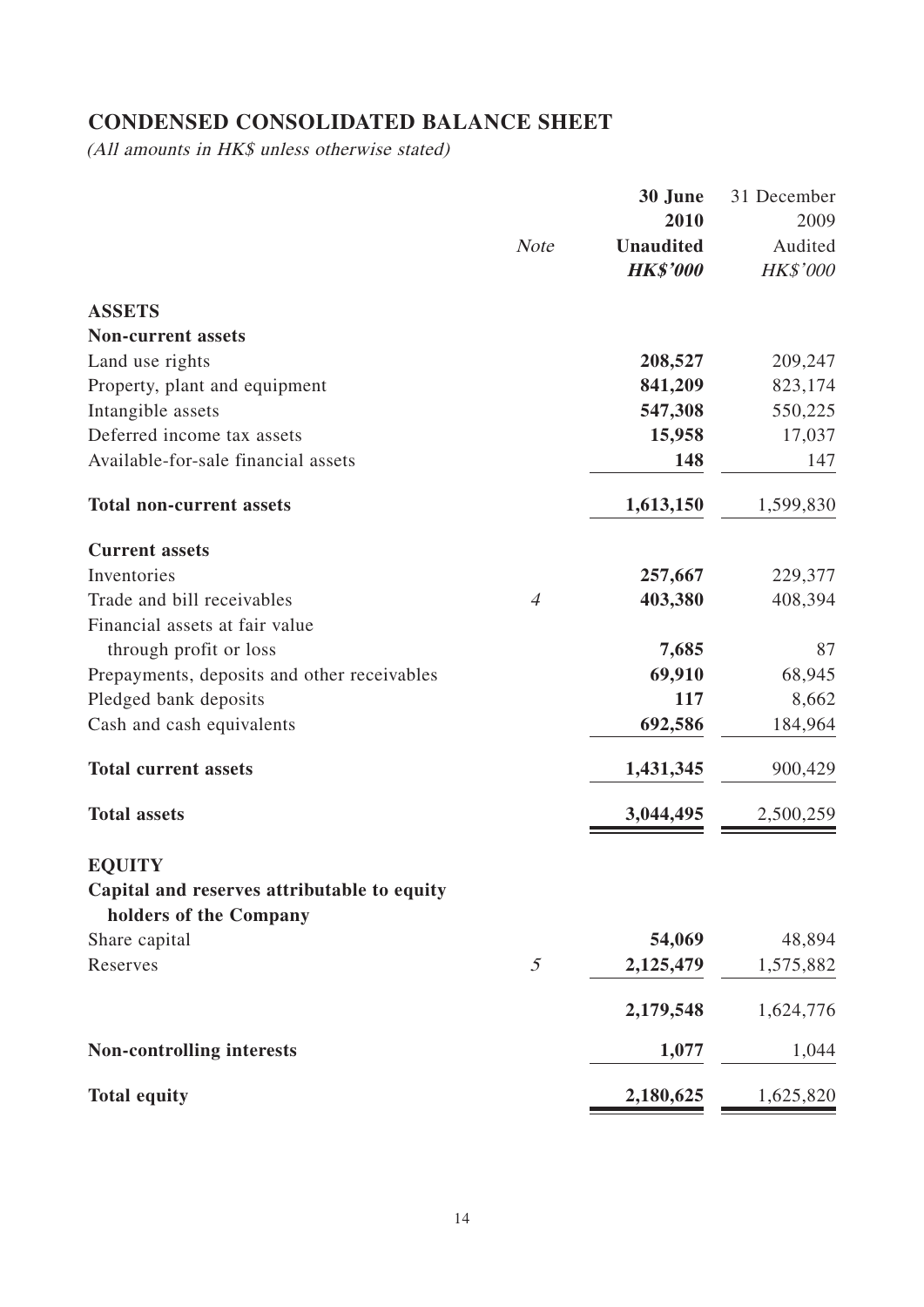|                                              |             | 30 June          | 31 December |
|----------------------------------------------|-------------|------------------|-------------|
|                                              |             | 2010             | 2009        |
|                                              | <b>Note</b> | <b>Unaudited</b> | Audited     |
|                                              |             | <b>HK\$'000</b>  | HK\$'000    |
| <b>LIABILITIES</b>                           |             |                  |             |
| <b>Non-current liabilities</b>               |             |                  |             |
| <b>Borrowings</b>                            |             | 126,582          | 78,172      |
| Deferred income tax liabilities              |             | 27,218           | 28,474      |
| Deferred revenue                             |             | 4,700            | 4,657       |
| Long-term payables                           |             | 14,316           | 15,189      |
| <b>Total non-current liabilities</b>         |             | 172,816          | 126,492     |
| <b>Current liabilities</b>                   |             |                  |             |
| Trade and bill payables                      | 6           | 166,357          | 166,259     |
| Advanced receipts from customers             |             | 16,442           | 16,067      |
| Accruals and other payables                  |             | 100,468          | 116,577     |
| Income tax payable                           |             | 11,710           | 13,248      |
| <b>Borrowings</b>                            |             | 396,077          | 435,796     |
| <b>Total current liabilities</b>             |             | 691,054          | 747,947     |
| <b>Total liabilities</b>                     |             | 863,870          | 874,439     |
| <b>Total equity and liabilities</b>          |             | 3,044,495        | 2,500,259   |
| <b>Net current assets</b>                    |             | 740,291          | 152,482     |
| <b>Total assets less current liabilities</b> |             | 2,353,441        | 1,752,312   |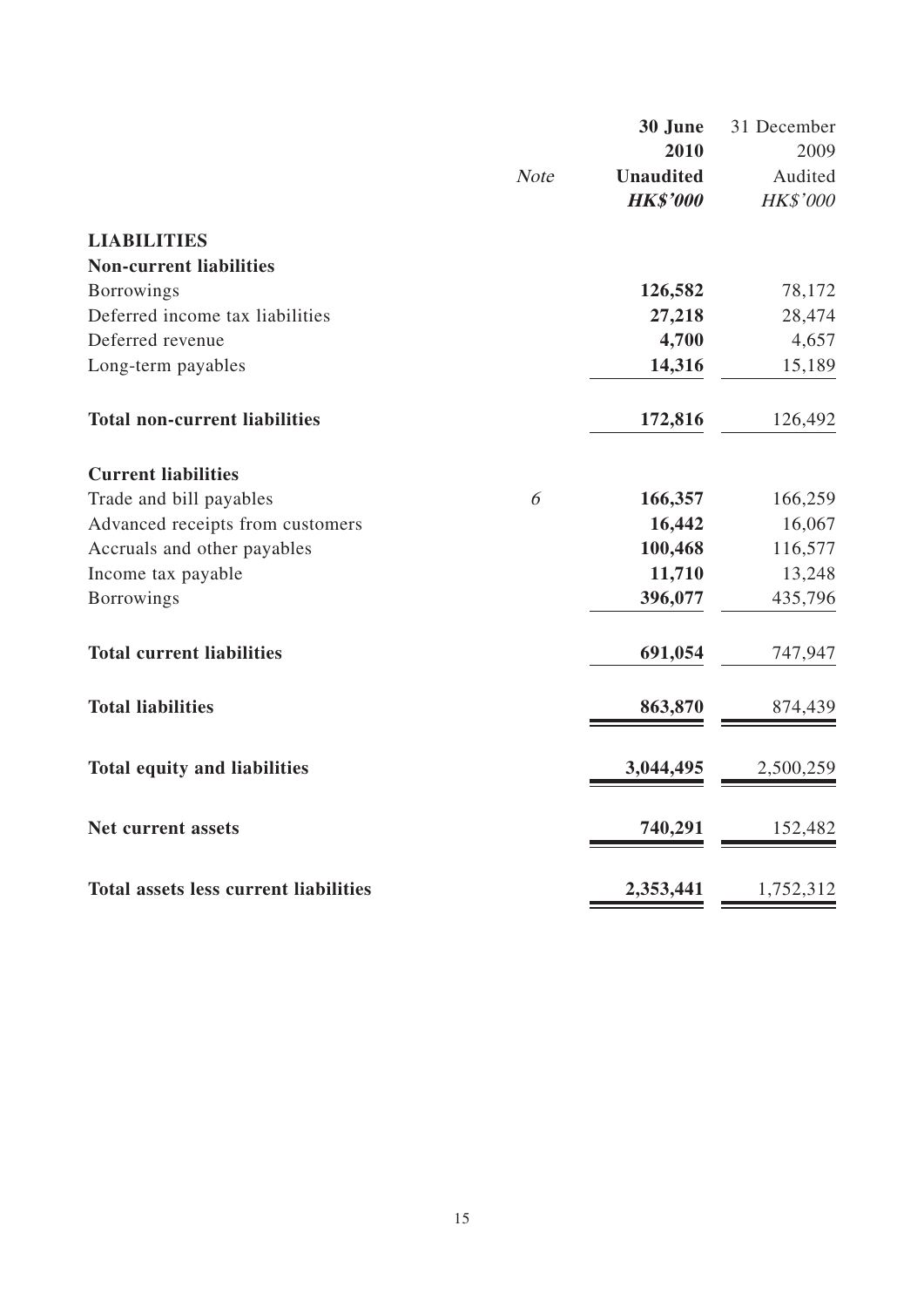# **SELECTED NOTES TO THE CONDENSED CONSOLIDATED FINANCIAL INFORMATION**

(All amounts in HK\$ unless otherwise stated)

#### **1 Basis of preparation**

This condensed consolidated interim financial information for the six months ended 30 June 2010 has been prepared in accordance with HKAS 34, "Interim financial reporting". The condensed consolidated interim financial information should be read in conjunction with the annual financial statements for the year ended 31 December 2009, which have been prepared in accordance with Hong Kong Financial Reporting Standards ("HKFRSs").

#### **2 Accounting policies**

Except as described below, the accounting policies applied are consistent with those of the annual financial statements for the year ended 31 December 2009, as described in those annual financial statements.

Taxes on income in the interim periods are accrued using the tax rate that would be applicable to expected total annual earnings.

(a) New and amended standards adopted by the Group

The following new standards and amendments to standards are mandatory for the first time for the financial year beginning 1 January 2010:

• HKFRS 3 (revised), "Business combinations", and consequential amendments to HKAS 27, "Consolidated and separate financial statements", HKAS 28, "Investments in associates", and HKAS 31, "Interests in joint ventures", are effective prospectively to business combinations for which the acquisition date is on or after the beginning of the first annual reporting period beginning on or after 1 July 2009.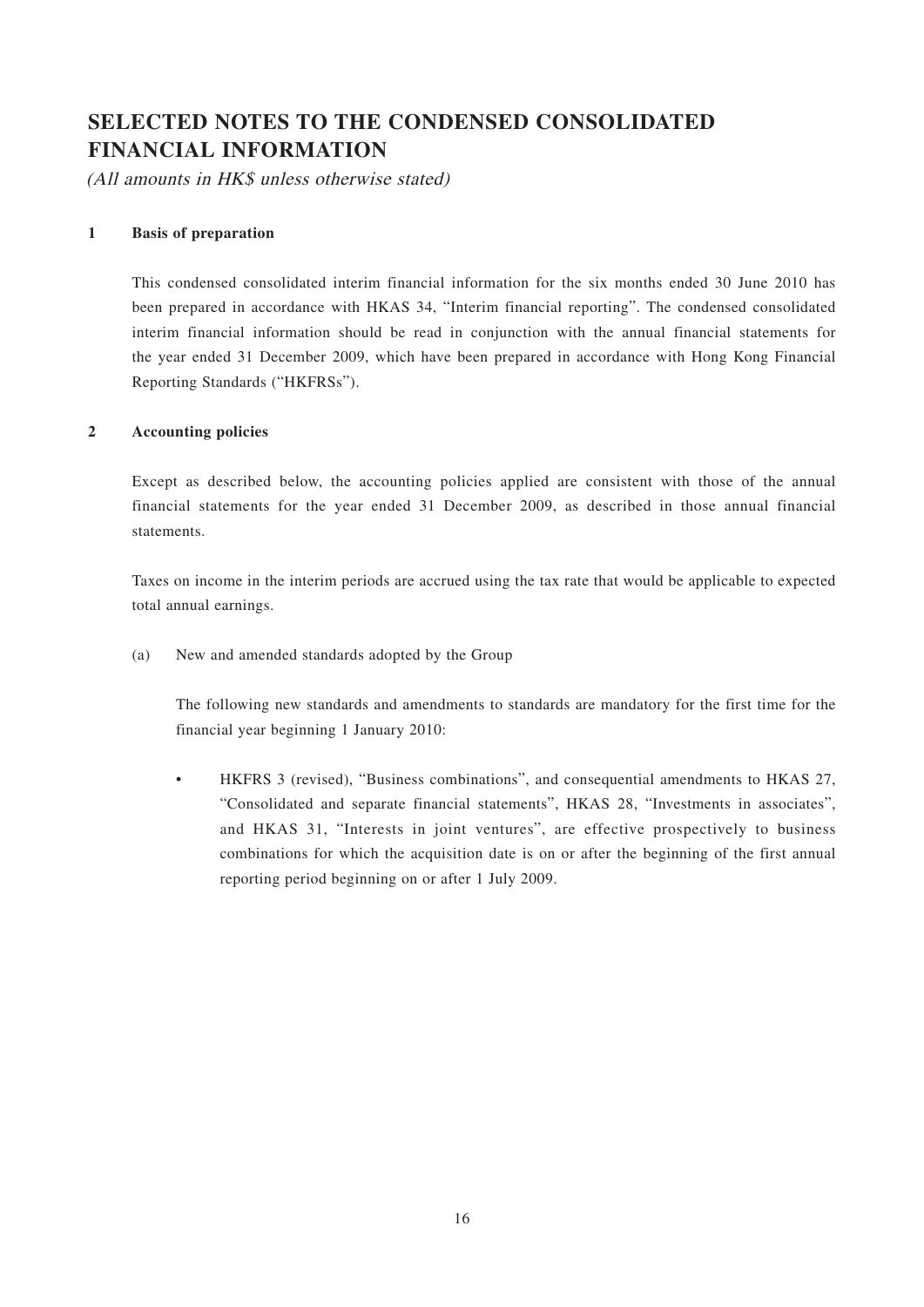The revised standard continues to apply the acquisition method to business combinations but with some significant changes compared with HKFRS 3. For example, all payments to purchase a business are recorded at fair value at the acquisition date, with contingent payments classified as debt subsequently re-measured through the income statement. There is a choice on an acquisition-by-acquisition basis to measure the non-controlling interest in the acquiree either at fair value or at the non-controlling interest's proportionate share of the acquiree's net assets. All acquisition-related costs are expensed. This standard does not have any impact on the Group's condensed consolidated interim financial information, as the Group has not entered into any business combination during the period for the six months ended 30 June 2010.

- HKAS 17 (amendment), 'Leases', deletes specific guidance regarding classification of leases of land, so as to eliminate inconsistency with the general guidance on lease classification. As a result, leases of land should be classified as either finance or operating lease using the general principles of HKAS 17, i.e. whether the lease transfers substantially all the risks and rewards incidental to ownership of an asset to the lessee. The Group has reassessed the classification of unexpired leasehold land and land use rights as at 1 January 2010 on the basis of information existing at the inception of those leases, and considered this amendment did not have any impact to the Group as all the leases of land should still be classified as operating leases under the HKAS 17 (amendment).
- (b) Standards, amendments and interpretations to existing standards effective in 2010 but not relevant to the Group:
	- IFRIC/HK(IFRIC)-Int 17, "Distributions of non-cash assets to owners" is effective for annual periods beginning on or after 1 July 2009. This is not currently applicable to the Group, as it has not made any non-cash distributions.
	- "Additional exemptions for first-time adopters" (Amendment to HKFRS 1) is effective for annual reporting periods beginning on or after 1 January 2010. This is not relevant to the Group, as it is an existing HKFRS preparer.
	- HKAS 39 (Amendment), "Eligible hedged items" is effective for annual reporting periods beginning on or after 1 July 2009. That is not currently applicable to the Group, as it has no hedging activities.
	- HKFRS 2 (Amendment), "Group cash-settled share-based payment transaction" is effective for annual reporting periods beginning on or after 1 January 2010. This is not currently applicable to the Group, as it has no such share-based payment transactions for the six months ended 30 June 2010.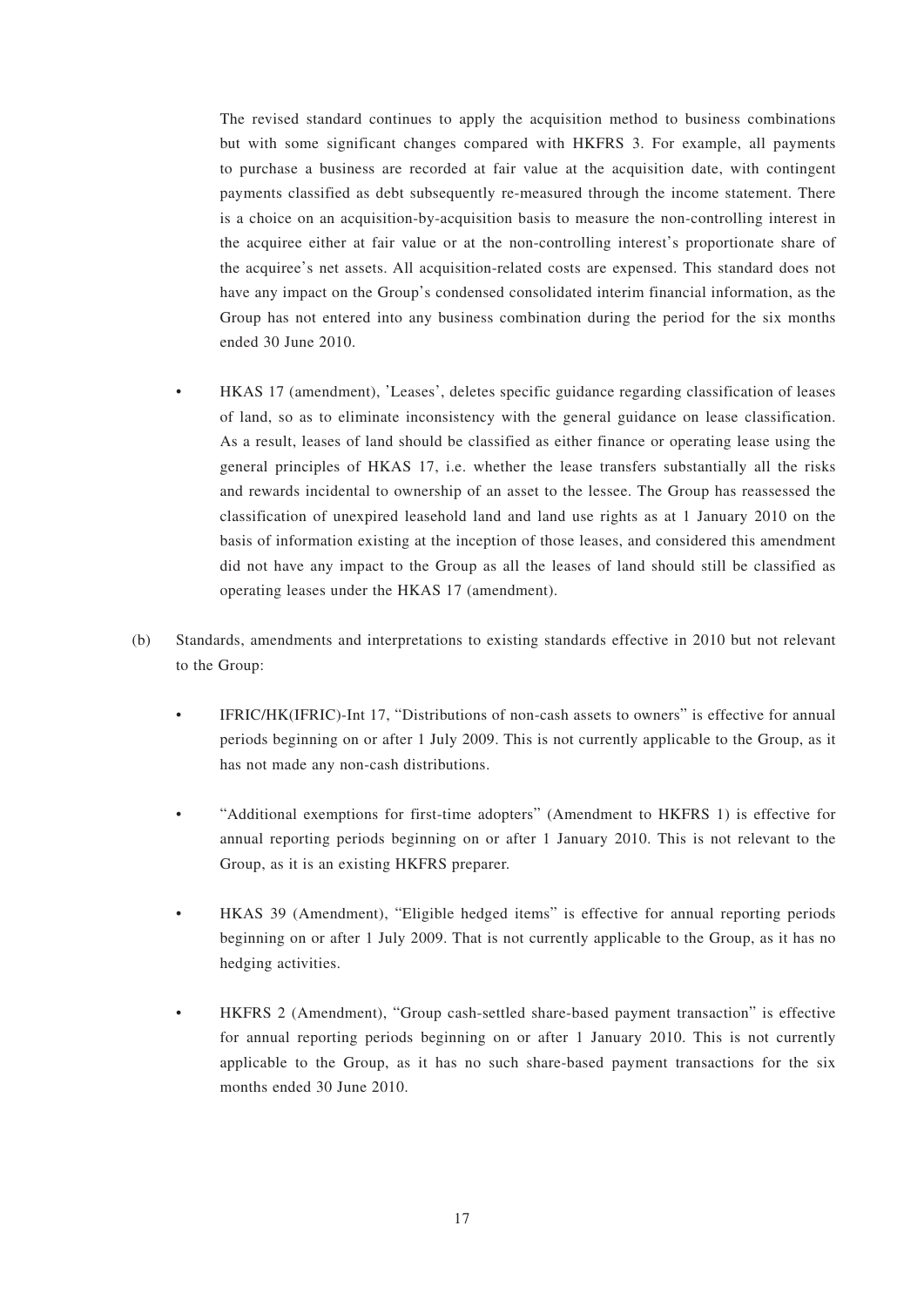- First improvements to International Financial Reporting Standards (2008) were issued in May 2008 by the IASB and October 2008 by the HKICPA. The improvement related to HKFRS 5 "Non-current assets held for sale and discontinued operations" is effective for annual reporting periods on or after 1 July 2009. This is not currently applicable to the Group, as it has no non-current assets held for sale or discontinued operations for the six months ended 30 June 2010.
- Second improvements to International Financial Reporting Standards (2009) were issued in April 2009 by IASB and May 2009 by the HKICPA. All improvements are not currently applicable to the Group for the six months ended 30 June 2010.
- (c) The following new standards, new interpretations and amendments to standards and interpretations have been issued but are not effective for the financial year beginning 1 January 2010 and have not been early adopted:

| <b>Standards</b>   | <b>Amendments</b>                                                                           | <b>Effective date</b> |
|--------------------|---------------------------------------------------------------------------------------------|-----------------------|
| <b>HKFRS 9</b>     | Financial instruments: Classification and measurement of 1 January 2013<br>financial assets |                       |
| HKAS 24            | Related party disclosures                                                                   | 1 January 2011        |
| (Revised)          |                                                                                             |                       |
| HKAS 32            | Classification of rights issues                                                             | 1 February 2010       |
| $HK(IFRIC)$ Int-14 | Prepayments of a minimum funding requirement                                                | 1 January 2011        |
| $HK(IFRIC) Int-19$ | Extinguishing financial liabilities with equity instruments                                 | 1 July 2010           |
| <b>HKFRS 1</b>     | Limited exemption from comparative HKFRS 7                                                  | 1 July 2010           |
|                    | disclosures for first-time adopters                                                         |                       |

• Third improvements to Hong Kong Financial Reporting Standards (2010) were issued in May 2010 by the HKICPA. All improvements are effective in the financial year of 2011.

#### **3 Segment information**

The chief operating decision-maker has been identified as the executive directors. The decision-maker reviews the Group's internal reporting in order to assess performance and allocate resources. Management has determined the operating segments based on these reports.

The decision-maker considers the business from a product perspective. From a product perspective, management assesses the performance of two product segments, namely intravenous infusion solution and antibiotics and others.

The decision-maker assesses the performance of the operating segments based on a measure of revenue and profit. This measurement is consistent with that in the annual financial statements.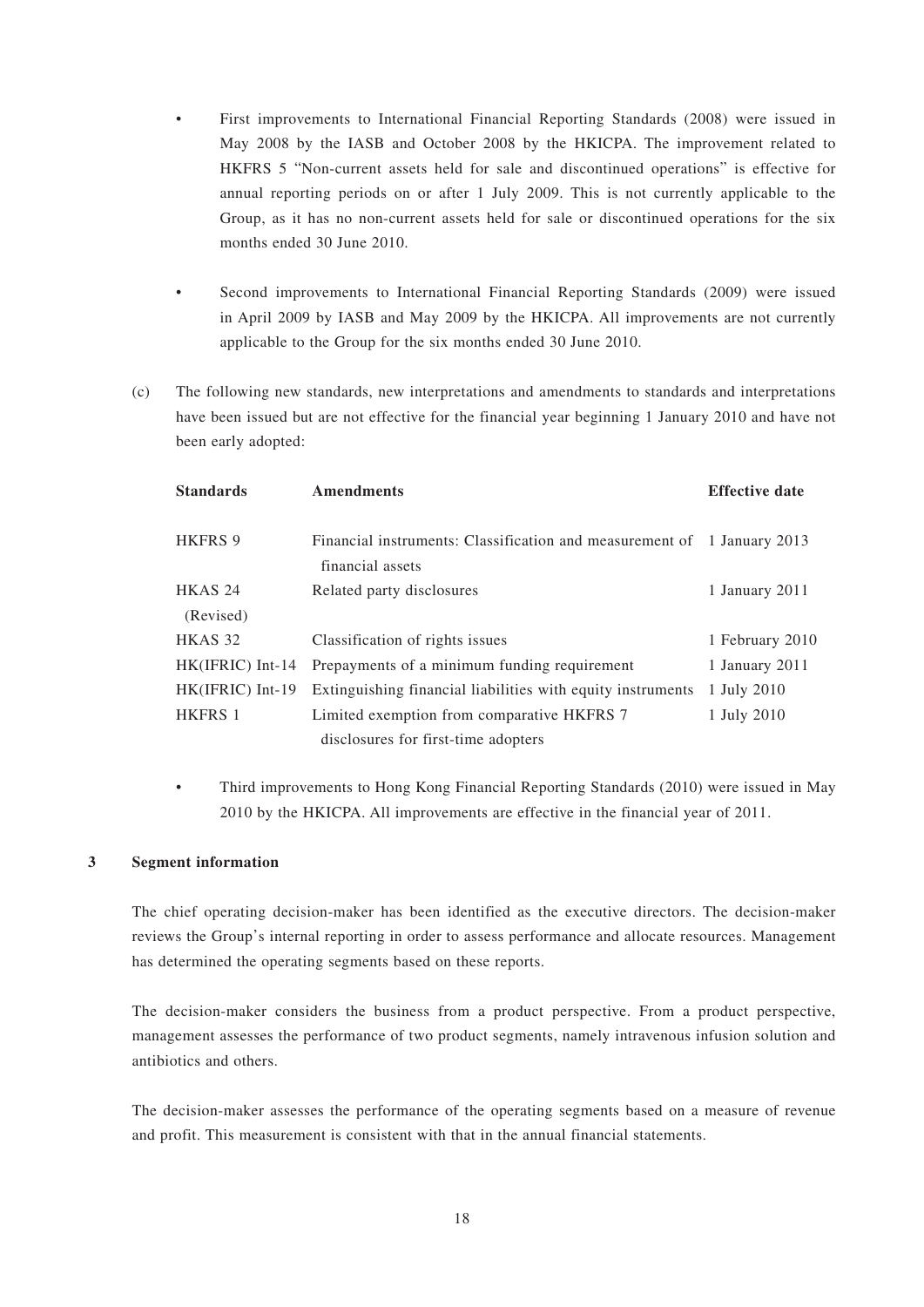Unallocated operating loss mainly represents corporate expenses.

Segment assets consist primarily of land use rights, property, plant and equipment, intangible assets, inventories, trade and bill receivables, prepayments, deposits and other receivables, pledged bank deposits and cash and cash equivalents. Unallocated assets mainly comprise corporate cash.

Segment liabilities comprise mainly operating liabilities. Unallocated liabilities mainly comprise corporate borrowings.

The revenue from external parties reported to the management is measured in a manner consistent with that in the condensed consolidated interim statement of comprehensive income.

|                                                   | <b>Unaudited</b>                                       |                                              |                                |                          |  |  |
|---------------------------------------------------|--------------------------------------------------------|----------------------------------------------|--------------------------------|--------------------------|--|--|
|                                                   | <b>Intravenous</b><br>infusion<br>solution<br>HK\$'000 | <b>Antibiotics</b><br>and others<br>HK\$'000 | <b>Unallocated</b><br>HK\$'000 | <b>Total</b><br>HK\$'000 |  |  |
| Six months ended 30 June 2010                     |                                                        |                                              |                                |                          |  |  |
| Revenue                                           | 377,186                                                | 611,628                                      |                                | 988,814                  |  |  |
| Operating profit/(loss) segment                   |                                                        |                                              |                                |                          |  |  |
| results                                           | 107,890                                                | 83,826                                       | (12, 249)                      | 179,467                  |  |  |
| Finance income                                    | 136                                                    | 1,223                                        | 295                            | 1,654                    |  |  |
| Finance costs                                     | (4,766)                                                | (7,041)                                      | (2,907)                        | (14, 714)                |  |  |
| Profit/(loss) before income tax                   | 103,260                                                | 78,008                                       | (14, 861)                      | 166,407                  |  |  |
| Income tax expenses                               | (15, 403)                                              | (10, 702)                                    |                                | (26, 105)                |  |  |
| Profit/(loss) for the period                      | 87,857                                                 | 67,306                                       | (14, 861)                      | 140,302                  |  |  |
| Six months ended 30 June 2009                     |                                                        |                                              |                                |                          |  |  |
| Revenue                                           | 320,173                                                | 546,174                                      |                                | 866,347                  |  |  |
| <b>Operating profit/(loss) segment</b><br>results | 79,522                                                 | 70,134                                       | (2,078)                        | 147,578                  |  |  |
| Finance income                                    | 85                                                     | 201                                          | 11                             | 297                      |  |  |
| Finance costs                                     | (8,078)                                                | (4,760)                                      | (7,685)                        | (20, 523)                |  |  |
| Profit/(loss) before income tax                   | 71,529                                                 | 65,575                                       | (9, 752)                       | 127,352                  |  |  |
| Income tax expenses                               | (5, 158)                                               | (9,906)                                      | (67)                           | (15, 131)                |  |  |
| Profit/(loss) for the period                      | 66,371                                                 | 55,669                                       | (9, 819)                       | 112,221                  |  |  |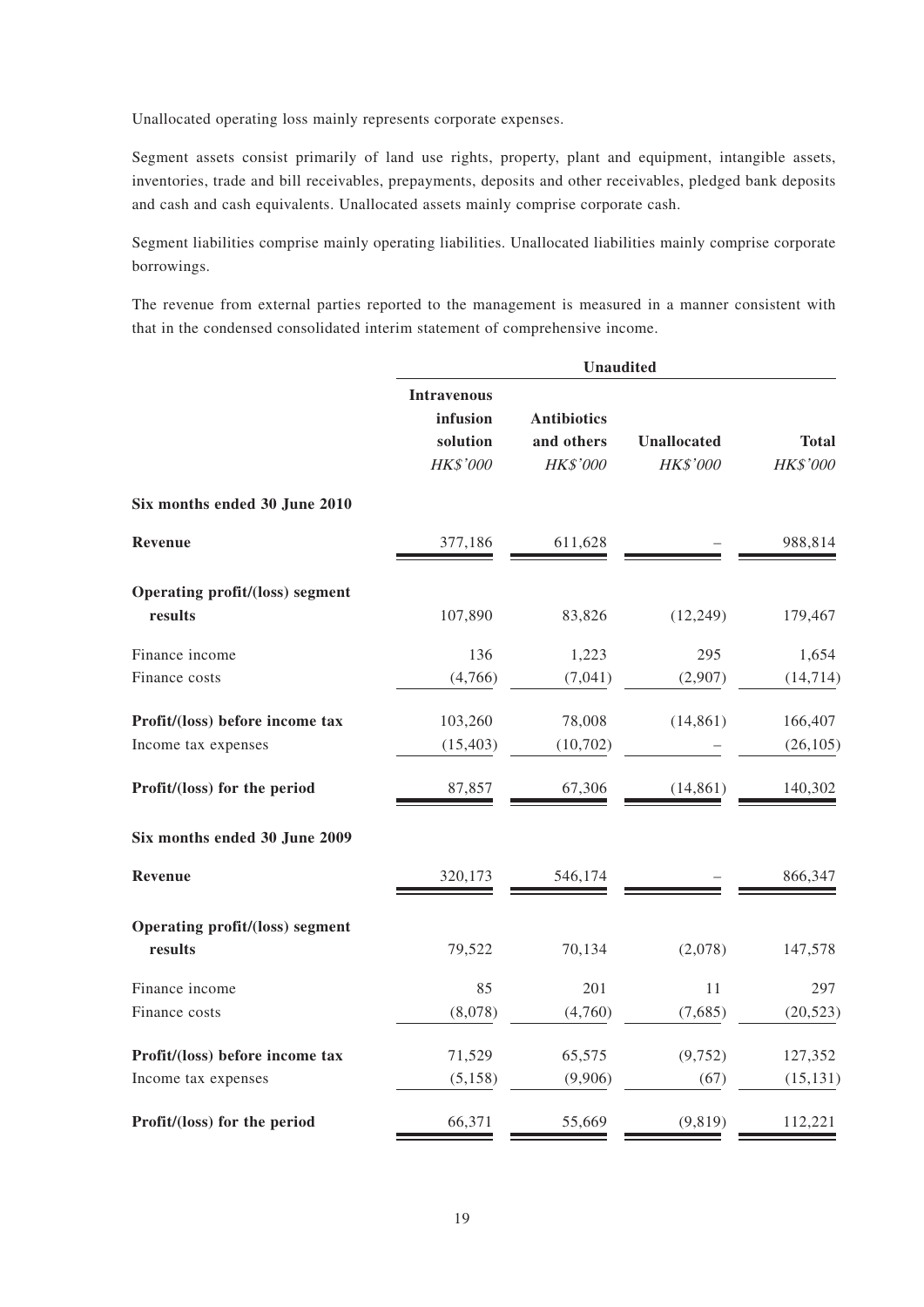|                          | <b>Unaudited</b>                                              |                                                     |                                       |                                 |  |  |
|--------------------------|---------------------------------------------------------------|-----------------------------------------------------|---------------------------------------|---------------------------------|--|--|
|                          | <b>Intravenous</b><br>infusion<br>solution<br><b>HK\$'000</b> | <b>Antibiotics</b><br>and others<br><b>HK\$'000</b> | <b>Unallocated</b><br><b>HK\$'000</b> | <b>Total</b><br><b>HK\$'000</b> |  |  |
| As at 30 June 2010       |                                                               |                                                     |                                       |                                 |  |  |
| <b>Total assets</b>      | 1,584,323                                                     | 1,110,082                                           | 350,090                               | 3,044,495                       |  |  |
| <b>Total liabilities</b> | 407,969                                                       | 394,519                                             | 61,382                                | 863,870                         |  |  |
|                          |                                                               | <b>Audited</b>                                      |                                       |                                 |  |  |
|                          | <b>Intravenous</b>                                            |                                                     |                                       |                                 |  |  |
|                          | infusion<br>solution<br><b>HK\$'000</b>                       | <b>Antibiotics</b><br>and others<br><b>HK\$'000</b> | <b>Unallocated</b><br><b>HK\$'000</b> | <b>Total</b><br><b>HK\$'000</b> |  |  |
| As at 31 December 2009   |                                                               |                                                     |                                       |                                 |  |  |
| <b>Total assets</b>      | 1,435,431                                                     | 1,045,192                                           | 19,636                                | 2,500,259                       |  |  |
| <b>Total liabilities</b> | 385,241                                                       | 401,197                                             | 88,001                                | 874,439                         |  |  |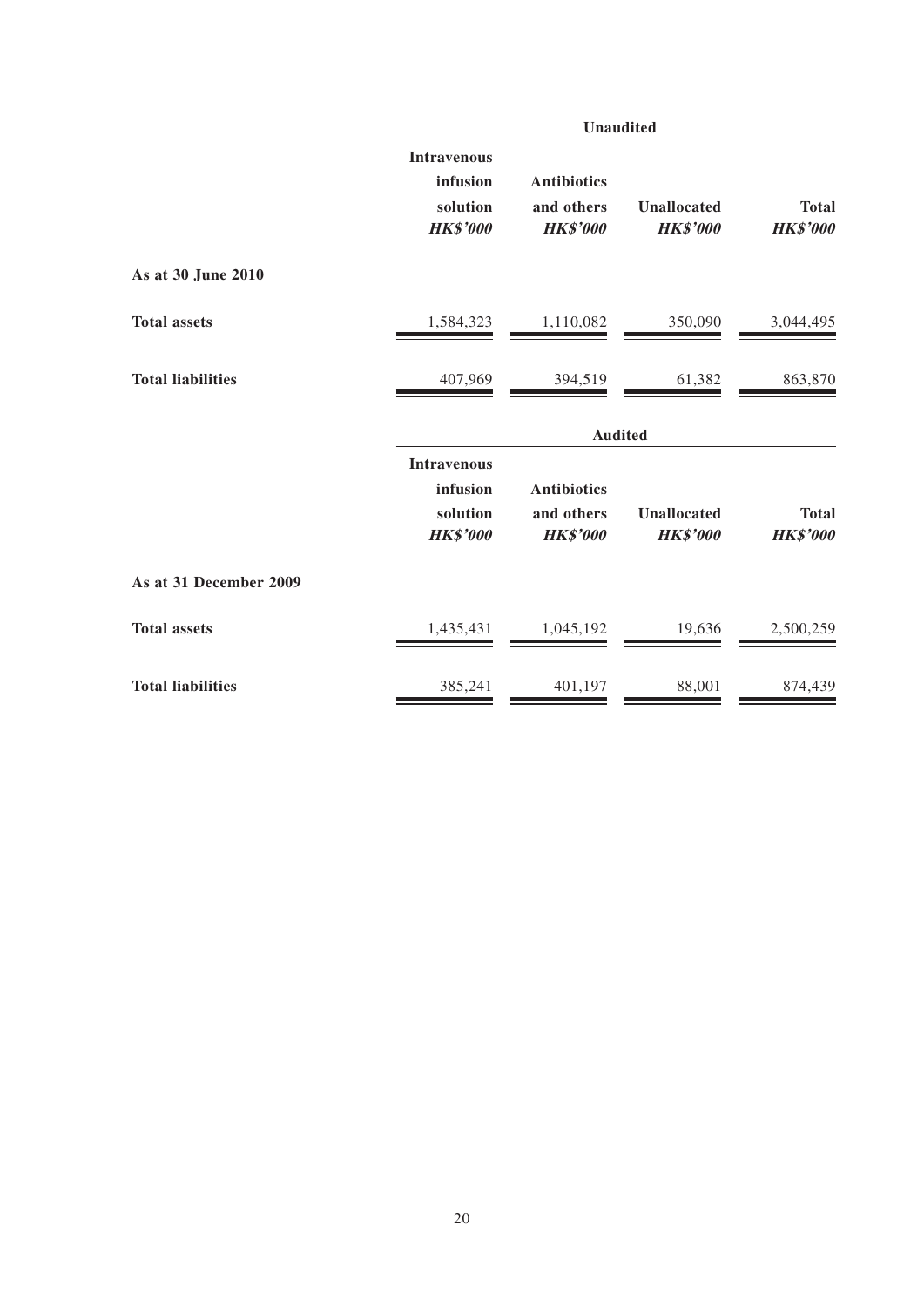### **4 Trade and bill receivables**

The Group generally required its customers to settle sales invoices within 3 months. Ageing analysis of trade and bill receivables is as follows:

|                                | 30 June          |           |
|--------------------------------|------------------|-----------|
|                                | 2010             | 2009      |
|                                | <b>Unaudited</b> | Audited   |
|                                | <b>HK\$'000</b>  | HK\$'000  |
| Within 3 months                | 374,180          | 370,110   |
| 4 to 6 months                  | 19,894           | 22,107    |
| 7 to 12 months                 | 8,355            | 12,831    |
| 1 to 2 years                   | 9,458            | 13,741    |
| 2 to 3 years                   | 14,387           | 7,413     |
| More than 3 years              | 781              | 530       |
|                                | 427,055          | 426,732   |
| Less: Provision for impairment | (23, 675)        | (18, 338) |
|                                | 403,380          | 408,394   |

### **5 Reserves**

|                                  |                         |                    |                            | Unaudited                    |                    |                      |                 |
|----------------------------------|-------------------------|--------------------|----------------------------|------------------------------|--------------------|----------------------|-----------------|
|                                  |                         |                    | <b>Equity</b>              |                              |                    |                      |                 |
|                                  |                         |                    | component<br><sub>of</sub> |                              | <b>Share-based</b> |                      |                 |
|                                  | <b>Share</b><br>premium | Capital<br>reserve | convertible<br>bonds       | <b>Statutory</b><br>reserves | payment<br>reserve | Retained<br>earnings | <b>Total</b>    |
|                                  | HK\$'000                | <b>HK\$'000</b>    | HK\$'000                   | <b>HK\$'000</b>              | HK\$'000           | <b>HK\$'000</b>      | <b>HK\$'000</b> |
| At 1 January 2010                | 842,176                 | 175,547            | $\qquad \qquad -$          | 139,555                      | 15,308             | 403,296              | 1,575,882       |
| Issuance of shares               | 439,330                 |                    |                            |                              |                    |                      | 439,330         |
| Dividends paid to equity holders |                         |                    |                            |                              |                    |                      |                 |
| of the Company                   |                         |                    |                            |                              | -                  | (47,098)             | (47,098)        |
| Profit for the period            |                         |                    |                            |                              | $\qquad \qquad -$  | 140,278              | 140,278         |
| Currency translation differences | 9,846                   | 1,627              | $\qquad \qquad -$          | 1,341                        | 143                | 4,130                | 17,087          |
| At 30 June 2010                  | 1,291,352               | 177,174            |                            | 140,896                      | 15,451             | 500,606              | 2,125,479       |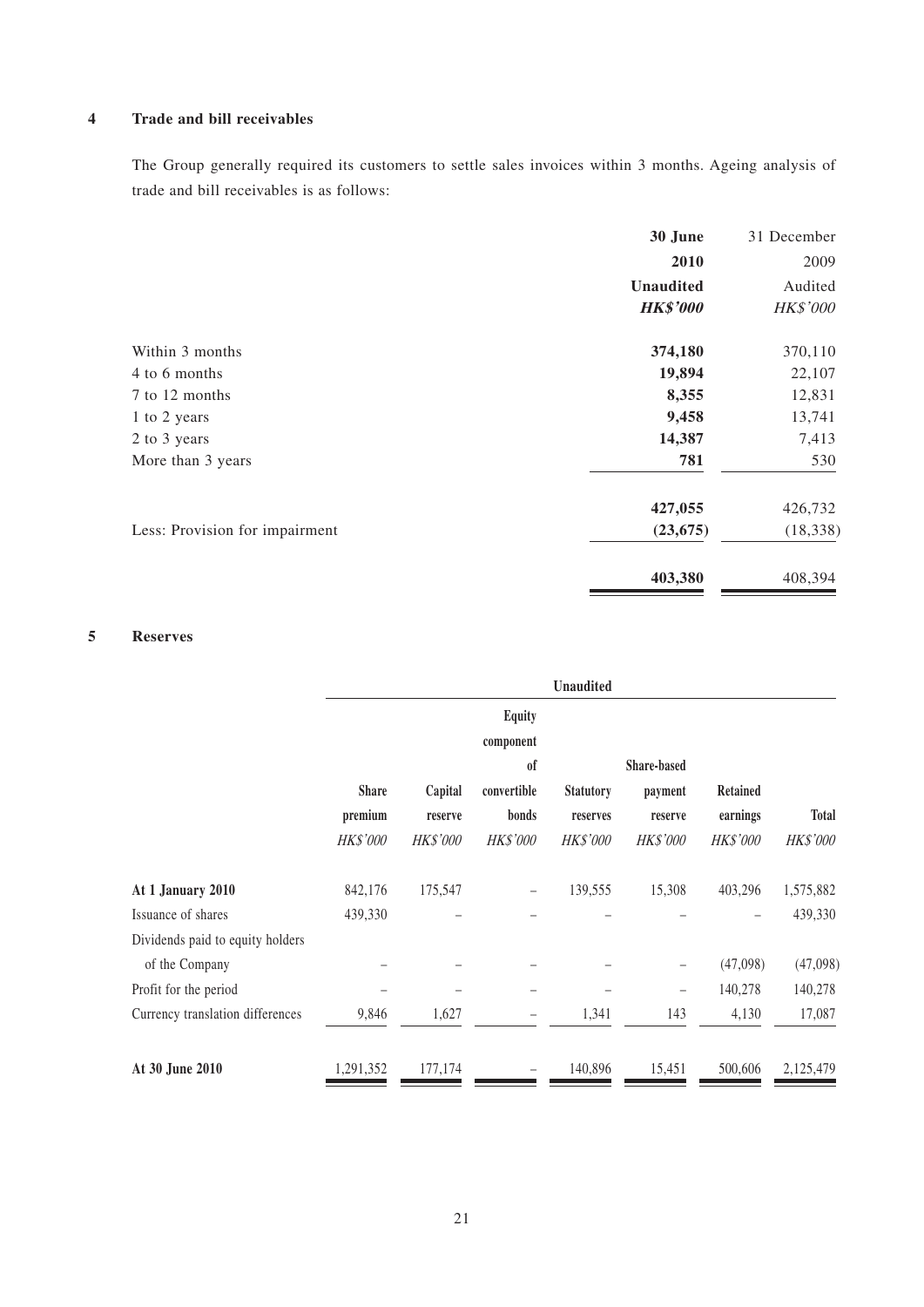|                                  |              |          |                            | <b>Unaudited</b> |                    |                 |              |
|----------------------------------|--------------|----------|----------------------------|------------------|--------------------|-----------------|--------------|
|                                  |              |          | <b>Equity</b><br>component |                  |                    |                 |              |
|                                  |              |          | <sub>of</sub>              |                  | <b>Share-based</b> |                 |              |
|                                  | <b>Share</b> | Capital  | convertible                | <b>Statutory</b> | payment            | <b>Retained</b> |              |
|                                  | premium      | reserve  | bonds                      | reserves         | reserve            | earnings        | <b>Total</b> |
|                                  | HK\$'000     | HK\$'000 | HK\$'000                   | <b>HK\$'000</b>  | HK\$'000           | <b>HK\$'000</b> | HK\$'000     |
| At 1 January 2009                | 737,532      | 175,266  | 7,028                      | 115,077          | 15,284             | 271,698         | 1,321,885    |
| Redemption of convertible bonds  |              |          | (1,303)                    |                  |                    |                 | (1,303)      |
| Dividends paid to equity holders |              |          |                            |                  |                    |                 |              |
| of the Company                   |              |          |                            |                  | -                  | (20,270)        | (20, 270)    |
| Profit for the period            |              |          |                            |                  | -                  | 112,179         | 112,179      |
| Currency translation differences | 301          | 72       | $\overline{2}$             | 47               | 6                  | 133             | 561          |
| At 30 June 2009                  | 737,833      | 175,338  | 5,727                      | 115,124          | 15,290             | 363,740         | 1,413,052    |

### **6 Trade and bill payables**

Ageing analysis of trade and bill payables is as follows:

|                   | 30 June          | 31 December |
|-------------------|------------------|-------------|
|                   | 2010             | 2009        |
|                   | <b>Unaudited</b> | Audited     |
|                   | <b>HK\$'000</b>  | HK\$'000    |
| Within 3 months   | 102,705          | 120,694     |
| 4 to 6 months     | 26,152           | 22,723      |
| 7 to 12 months    | 28,751           | 12,325      |
| 1 to 3 years      | 4,274            | 8,424       |
| More than 3 years | 4,475            | 2,093       |
|                   | 166,357          | 166,259     |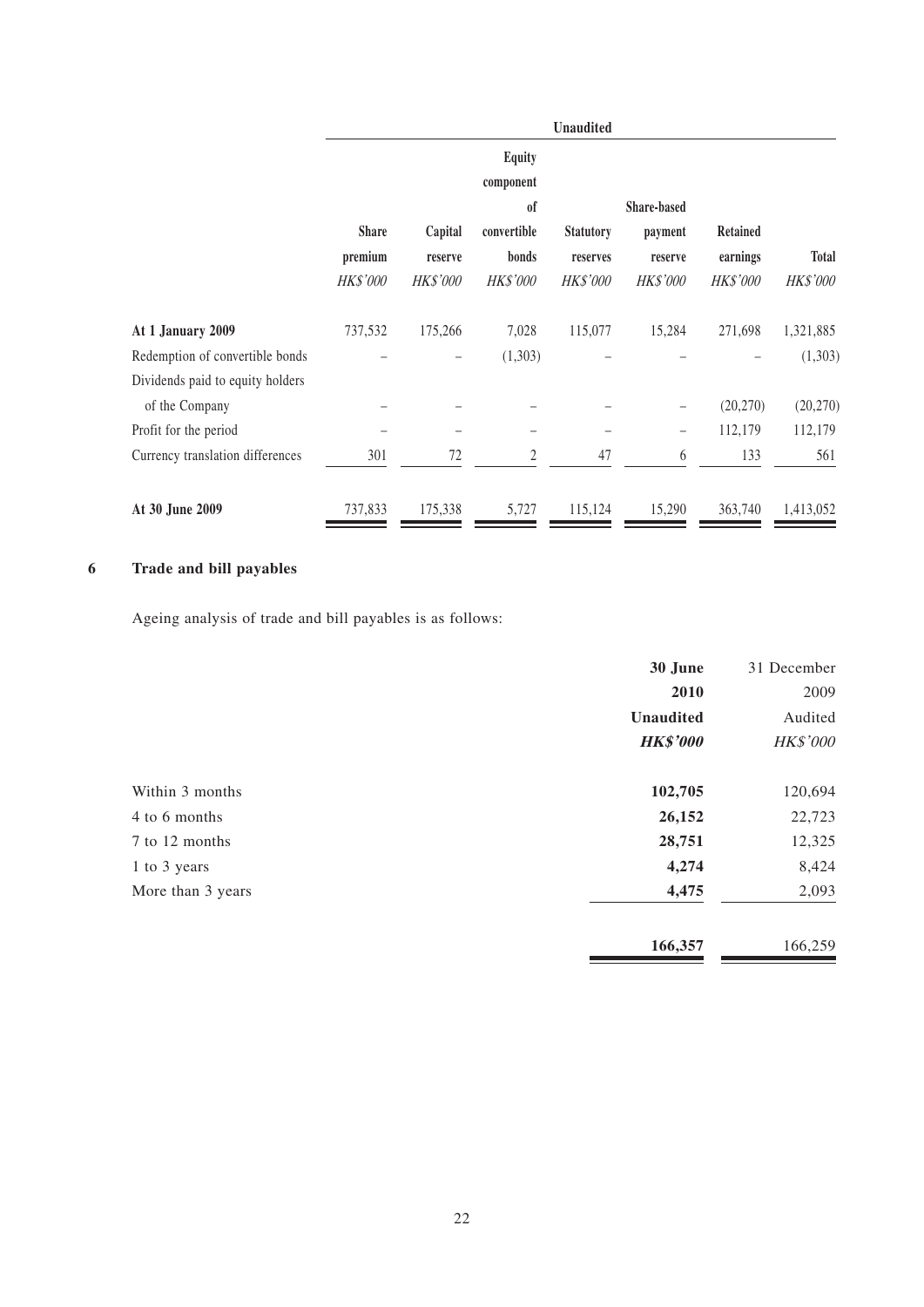#### **7 Operating profit**

The following items have been charged/(credited) to the operating profit during the six months ended 30 June 2010 and 2009:

|                                                   | Six months ended 30 June |                 |  |
|---------------------------------------------------|--------------------------|-----------------|--|
|                                                   | 2010                     | 2009            |  |
|                                                   | <b>Unaudited</b>         | Unaudited       |  |
|                                                   | <b>HK\$'000</b>          | <b>HK\$'000</b> |  |
| Loss on disposal of property, plant and equipment | 86                       | 115             |  |
| Depreciation of property, plant and equipment     | 38,294                   | 34,550          |  |
| Reversal of inventory provision                   | (698)                    | (5,901)         |  |
| Provision for impairment of receivables           | 4,700                    | 1,094           |  |
| Amortisation of intangible assets                 | 8,922                    | 8,803           |  |
| Amortisation of land use rights                   | 2,649                    | 2,627           |  |
| Foreign exchange loss/(gain), net                 | 1,066                    | (132)           |  |

#### **8 Income taxes**

The Company was incorporated in the Cayman Islands as an exempted company and, accordingly, is exempted from payment of the Cayman Islands income tax.

The Group had no assessable profits in Hong Kong and, accordingly, no Hong Kong profits tax was provided.

Xi'an Lijun Pharmaceutical Co., Ltd. and Shijiazhuang No. 4 Pharmaceutical Co., Ltd., the wholly owned subsidiaries of the Company, established and operate in Mainland China are subject to Mainland China Enterprise Income Tax ("EIT") at an applicable rate of 15% for the year ending 31 December 2010. Both subsidiaries are qualified as high technology enterprises and entitled to a 15% preferential EIT rate for the years from 2010 to 2012.

Xi'an Lijun Pharmaceutical Co., Ltd. and Shijiazhuang No. 4 Pharmaceutical Co., Ltd. are wholly foreign owned enterprises and had obtained approvals from the relevant Mainland China Tax authority for their entitlement of a two-year full exemption followed by a three-year 50% tax deduction, commencing from the first cumulative profit-making year net of losses carried forward, i.e. 2005. Accordingly, EIT rate applicable to both subsidiaries was 12.5% during the year ended 31 December 2009.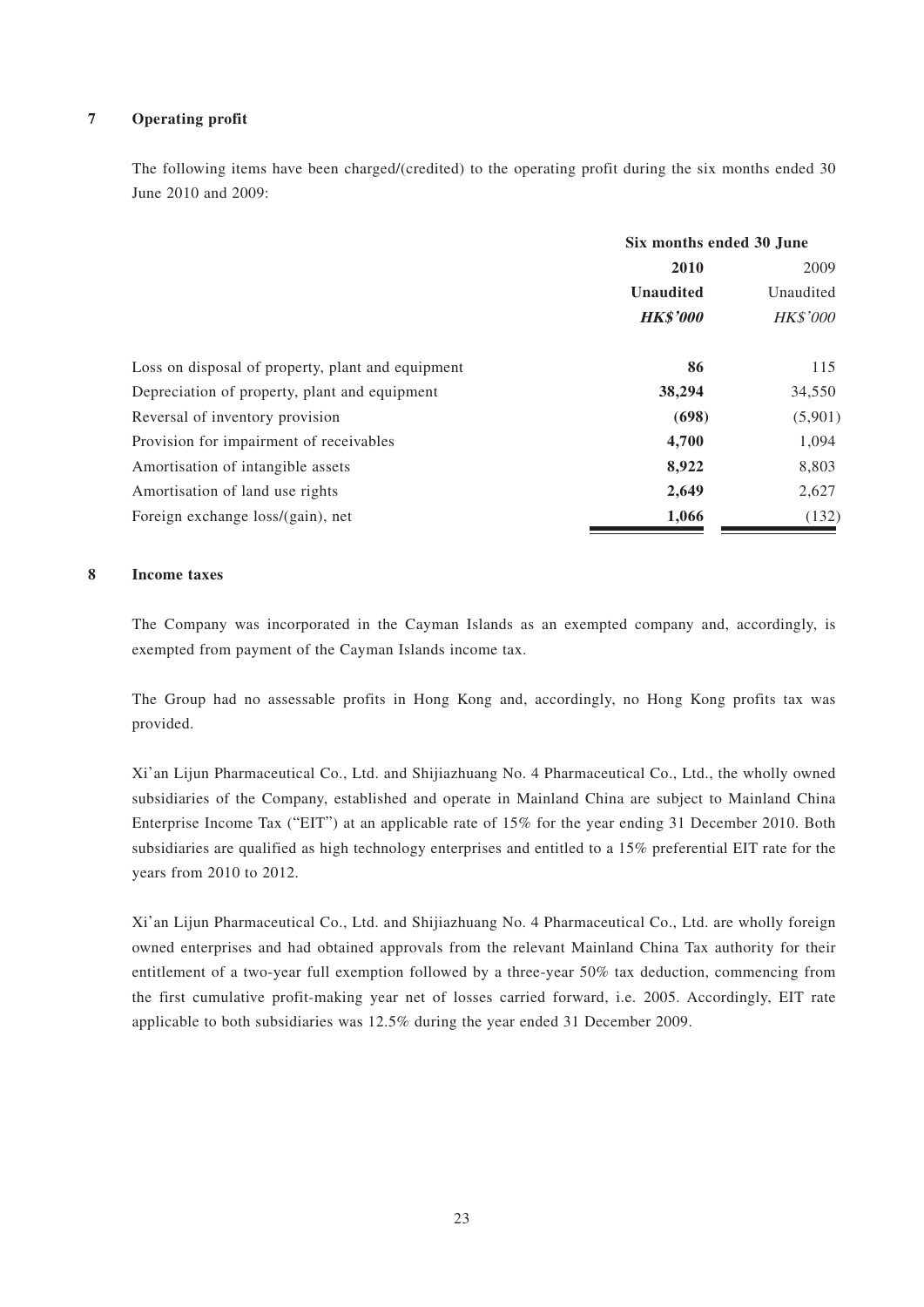|                     | Six months ended 30 June |                 |
|---------------------|--------------------------|-----------------|
|                     | 2010                     | 2009            |
|                     | <b>Unaudited</b>         | Unaudited       |
|                     | <b>HK\$'000</b>          | <b>HK\$'000</b> |
| Current income tax  | 26,385                   | 14,849          |
| Deferred income tax | (280)                    | 282             |
|                     | 26,105                   | 15,131          |

#### **9 Dividends**

|                                                | Six months ended 30 June |                 |
|------------------------------------------------|--------------------------|-----------------|
|                                                | <b>2010</b>              | 2009            |
|                                                | <b>Unaudited</b>         | Unaudited       |
|                                                | <b>HK\$'000</b>          | <b>HK\$'000</b> |
| Interim dividend, declared, of HK\$2 cents     |                          |                 |
| $(six$ months ended 30 June 2009: HK\$2 cents) |                          |                 |
| per ordinary share                             | 47,098                   | 40,540          |

At a meeting held on 23 August 2010, the directors recommended the payment of an interim dividend of HK\$2 cents per ordinary share, totaling HK\$ 47,098,000 in respect of the six months ended 30 June 2010. The proposed dividend has not been reflected as a dividend payable in this condensed consolidated interim financial information, but will be reflected as an appropriation of retained earnings for the year ending 31 December 2010.

#### **10 Earnings per share**

Basic earnings per share is calculated by dividing the profit attributable to equity holders of the Company of approximately HK\$140,278,000 (six months ended 30 June 2009: HK\$112,179,000) by the weighted average number of 2,220,068,000 (six months ended 30 June 2009: 2,027,003,000) ordinary shares in issue during the period.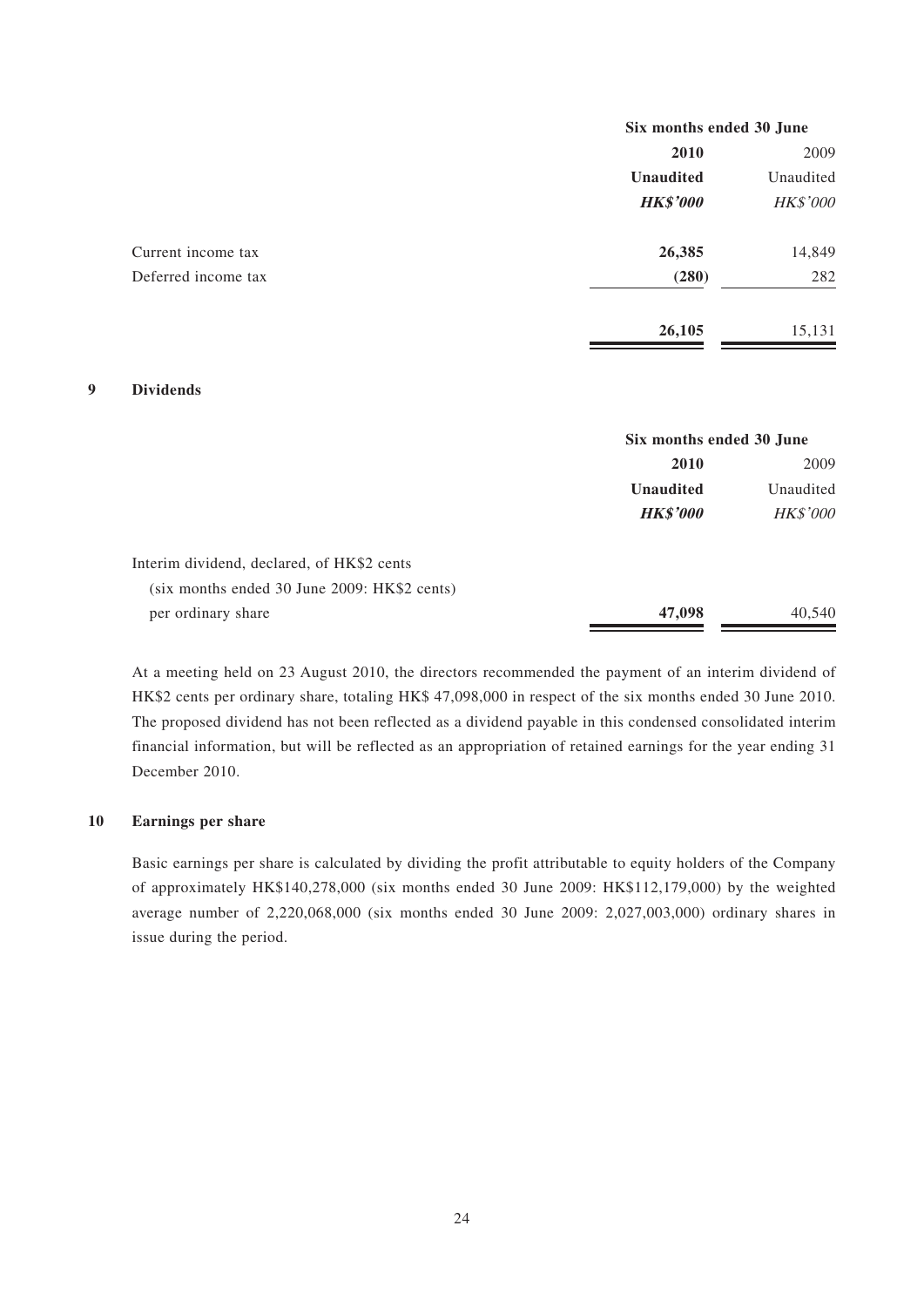Diluted earnings per share is calculated after adjusting the weighted average number of ordinary shares outstanding to assume conversion of all dilutive potential ordinary shares. The Company has one category of dilutive potential ordinary shares at 30 June 2010, i.e., share options (at 30 June 2009: share options and convertible bonds). For the outstanding share options, a calculation is made in order to determine the number of shares that could have been acquired at fair value (determined as the average market price of the Company's shares in the relevant periods) based on the market values of the subscription rights attached to outstanding share options. The number of shares calculated as below is compared with the number of shares that would have been issued assuming the exercise of the share options. For convertible bonds, it is assumed that they have been converted into ordinary shares since the beginning of the year or date of issuance (whichever is later) and, consequently the net profit is adjusted to eliminate the relevant interest expense together with the related tax effect.

|                                                                 | Six months ended 30 June |                 |
|-----------------------------------------------------------------|--------------------------|-----------------|
|                                                                 | 2010                     | 2009            |
|                                                                 | <b>Unaudited</b>         | Unaudited       |
|                                                                 | <b>HK\$'000</b>          | <b>HK\$'000</b> |
| Profit used to determine diluted earnings per share             | 140,278                  | 112,179         |
| Interest expense on convertible bonds                           |                          | 6,393           |
| Adjusted profit attributable to equity holders of               |                          |                 |
| the Company                                                     | 140,278                  | 118,572         |
| Weighted average number of ordinary shares in issue (thousands) | 2,220,068                | 2,027,003       |
| Adjustment for share options (thousands)                        | 66,047                   |                 |
| Adjustments for assumed conversion of convertible bonds         |                          |                 |
| (thousands)                                                     |                          | 110,265         |
| Weighted average number of ordinary shares for diluted earnings |                          |                 |
| per share (thousands)                                           | 2,286,115                | 2,137,268       |
| Recalculated earnings per share (HK\$ per share)                | 0.0614                   | 0.0555          |
| Diluted earnings per share as reflected on the comprehensive    |                          |                 |
| income statement (HK\$ per share)                               | 0.0614                   | 0.0553          |

During the six months ended 30 June 2009, the dilutive effect of share options was anti-dilutive.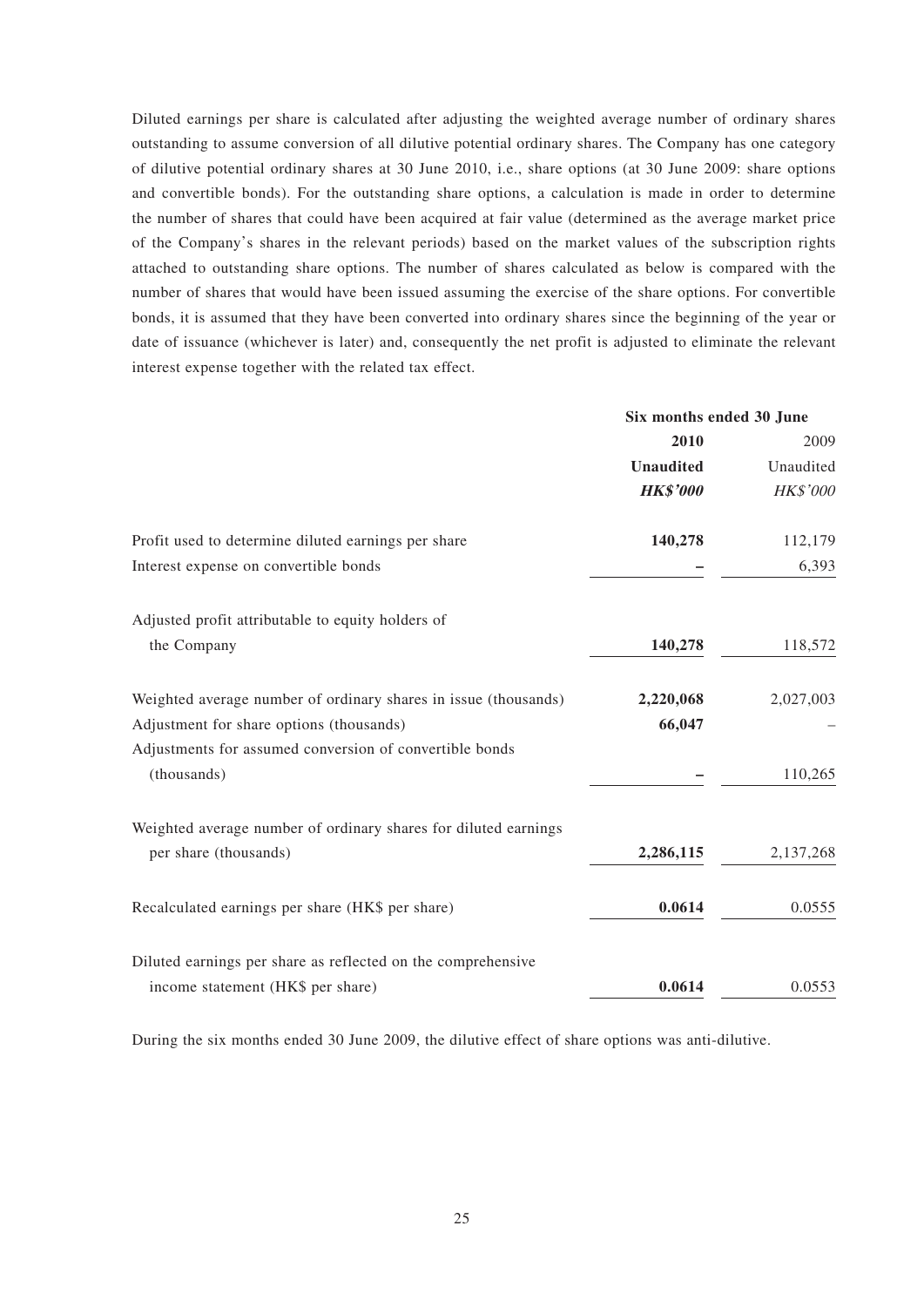# **LIQUIDITY AND FINANCIAL RESOURCES**

The Group primarily finances its working capital and other capital requirements by net cash generated from operating activities and resorts to external financing including both longterm and short-term bank borrowings from time to time in case the operating cash flow is insufficient to meet the capital requirements.

As at 30 June 2010, the cash and cash equivalents aggregated to HK\$692,586,000 (31 December 2009: HK\$184,964,000), comprising HK\$404,386,000 (31 December 2009: HK\$7,413,000) of cash and cash equivalents denominated in Hong Kong dollars, HK\$287,887,000 (31 December 2009: HK\$176,551,000) in RMB and HK\$313,000 (31 December 2009: HK\$1,000,000) in other currencies.

As at 30 June 2010, the Group has restricted deposits amounting to HK\$117,000 (31 December 2009: HK\$8,662,000) as guarantee of the bank borrowings, payables for property, plant and equipment and bills payables.

The carrying amounts of the borrowings amounting to HK\$522,659,000 as at 30 June 2010 (31 December 2009: HK\$513,968,000), comprising HK\$110,000,000 (31 December 2009: HK\$105,100,000) of borrowings denominated in Hong Kong dollars and HK\$412,659,000 (31 December 2009: HK\$408,868,000) in RMB.

As at 30 June 2010, the cash and cash equivalents and pledged bank deposits exceeded bank borrowings by HK\$170,044,000 (31 December 2009: net gearing ratio (defined as bank borrowings less cash and cash equivalents and pledged bank deposits divided by total equity less minority interests) of 19.7%).

Current ratio (defined as current assets divided by current liabilities) increased from 1.20 as at 31 December 2009 to 2.07 as at 30 June 2010.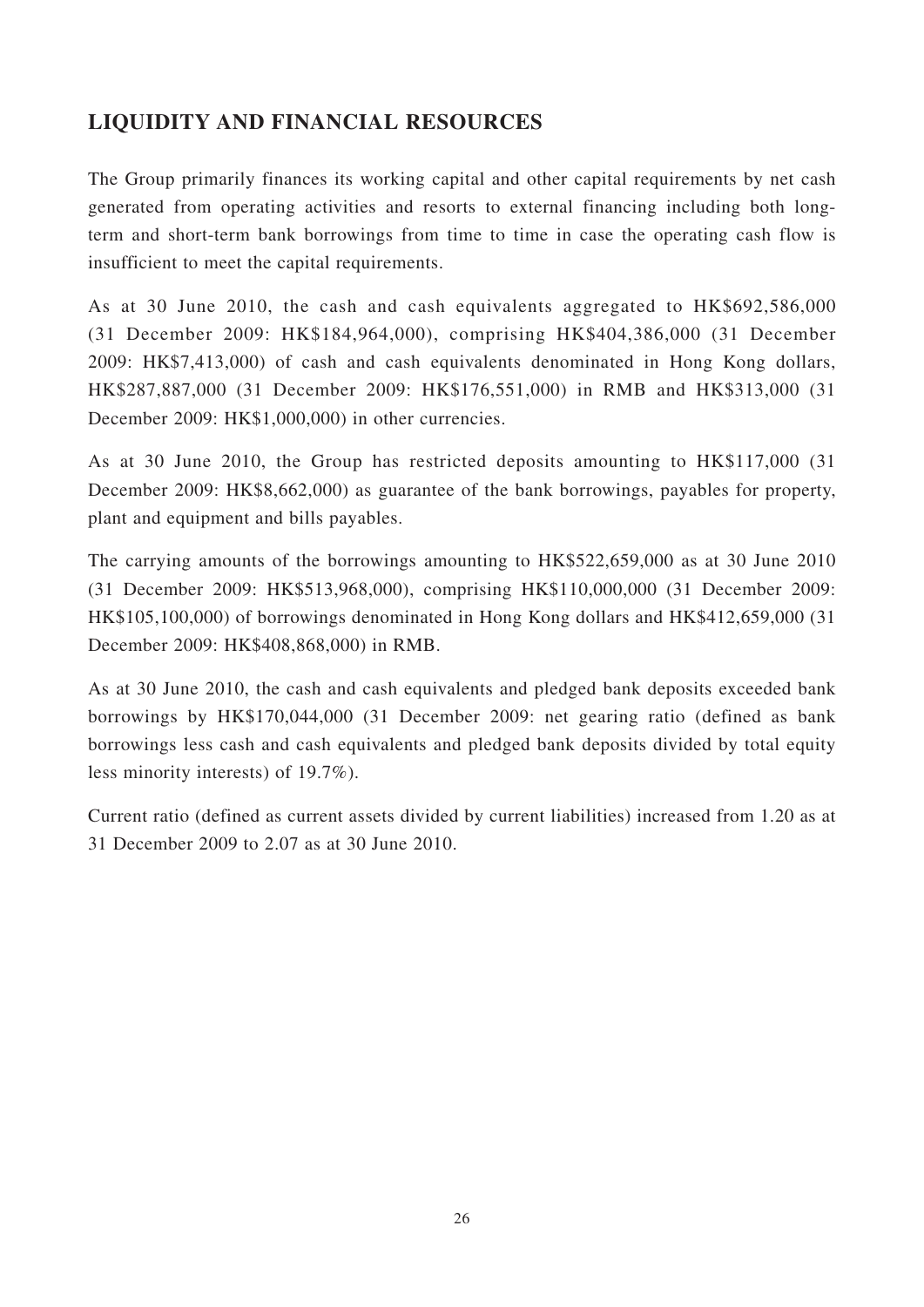### **POST BALANCE SHEET EVENT**

### **1. Placement of existing shares**

On 13 July 2010, Victory Rainbow Investment Limited, a substantial shareholder of the Company has engaged Morgan Stanley & Co. International plc for the placement of an aggregate of 165,000,000 shares in the Company representing a total of approximately 7.01% of the entire issued and fully paid up share capital of the Company as at 13 July 2010 at a price of HK\$2.28 per share. The placement of the shares forms part of Victory Rainbow Investment Limited's own respective asset management plan. Immediately upon completion of the placement, Victory Rainbow Investment Limited holds 117,700,000 shares in the Company, representing 4.99% shareholding.

### **2. Memorandum of understanding in respect of formation of joint venture**

On 21 July 2010, the Company entered into a memorandum of understanding with Tonghua Dongbao Pharmaceutical Co., Ltd., a company listed on the Shanghai Stock Exchange (under stock code: 600867.SH) in the PRC, pursuant to which they will establish a joint venture company in Julin Province, the PRC. The joint venture company will be engaged principally in the manufacture and sale of large volume intravenous infusion solutions.

Further details were set out in the Company's announcement dated 21 July 2010.

### **FOREIGN EXCHANGE RISK**

Majority of the Group's businesses are operated in the PRC and are denominated in RMB and HK dollar. The Group is of the opinion that its exposure to foreign exchange rate risk is limited. Hence, no financial instrument for hedging was employed. The Group is closely monitoring the financial market and would consider appropriate measures if required.

## **MATERIAL ACQUISITIONS AND DISPOSALS**

There was no material acquisition or disposal of subsidiaries or associates during the six months ended 30 June 2010.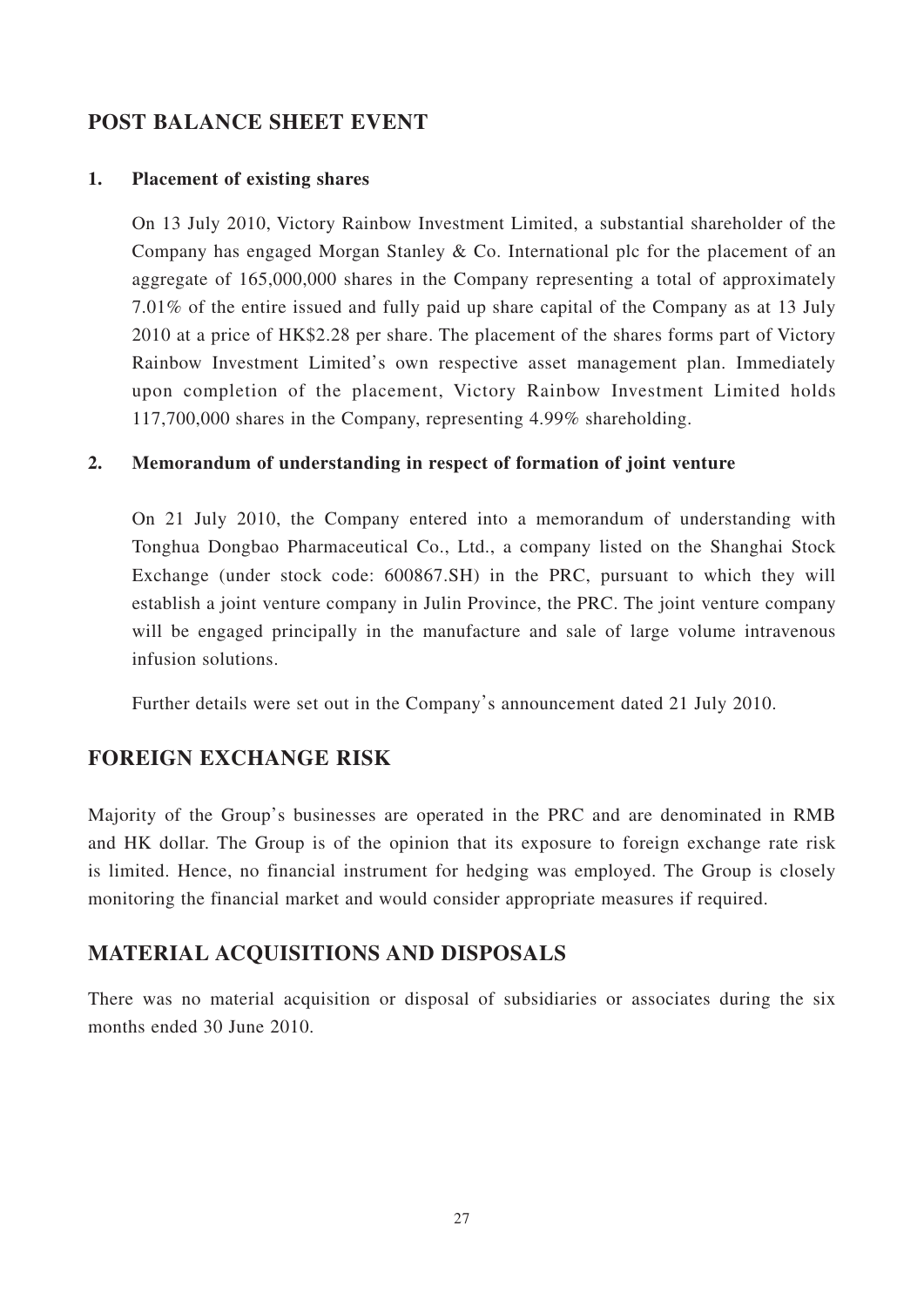### **PLEDGE OF ASSETS**

As at 30 June 2010, the Group's restricted deposits of HK\$117,000 and land use rights, property, plant and equipment with the net book amount of approximately HK\$64,662,000 and HK\$232,307,000 respectively were pledged as collateral for the Group's bank borrowings, payables for property, plant and equipment and bills payables.

### **CONTINGENT LIABILITIES**

As at 30 June 2010, the Group did not have any significant contingent liabilities.

### **INTERIM DIVIDEND**

The Directors resolved to pay on 24 September 2010 an interim dividend of HK\$0.02 per share (amounting to a total of approximately HK\$47,098,000) for the six months ended 30 June 2010 to the shareholders named in the register of members of the Company on 10 September 2010. The interim dividend represents a payout rate of 33.6% of net profit attributable to the equity holders of the Company for the six months ended 30 June 2010.

### **EXCHANGE RATE**

As at 2010 and 2009, the exchange rates of converting HK\$ into RMB (as calculated in HK\$) were:

| 1 January 2009   | 0.88189 |
|------------------|---------|
| 30 June 2009     | 0.88153 |
| 31 December 2009 | 0.88048 |
| 30 June 2010     | 0.87239 |

### **PURCHASE, SALE OR REDEMPTION OF SECURITIES**

The Company has not redeemed any of its Shares during the period.

Save for the allotment and issuance of an aggregate of 235,000,000 shares of the Company to Value Partners Limited (205,000,000 shares) and Atlantis Investment Management Limited (30,000,000 shares) which details were set out in the Company's announcements dated 14 April 2010 and 27 April 2010, neither the Company nor any of its subsidiaries has purchased or sold any of the Company's listed securities for the six months ended 30 June 2010.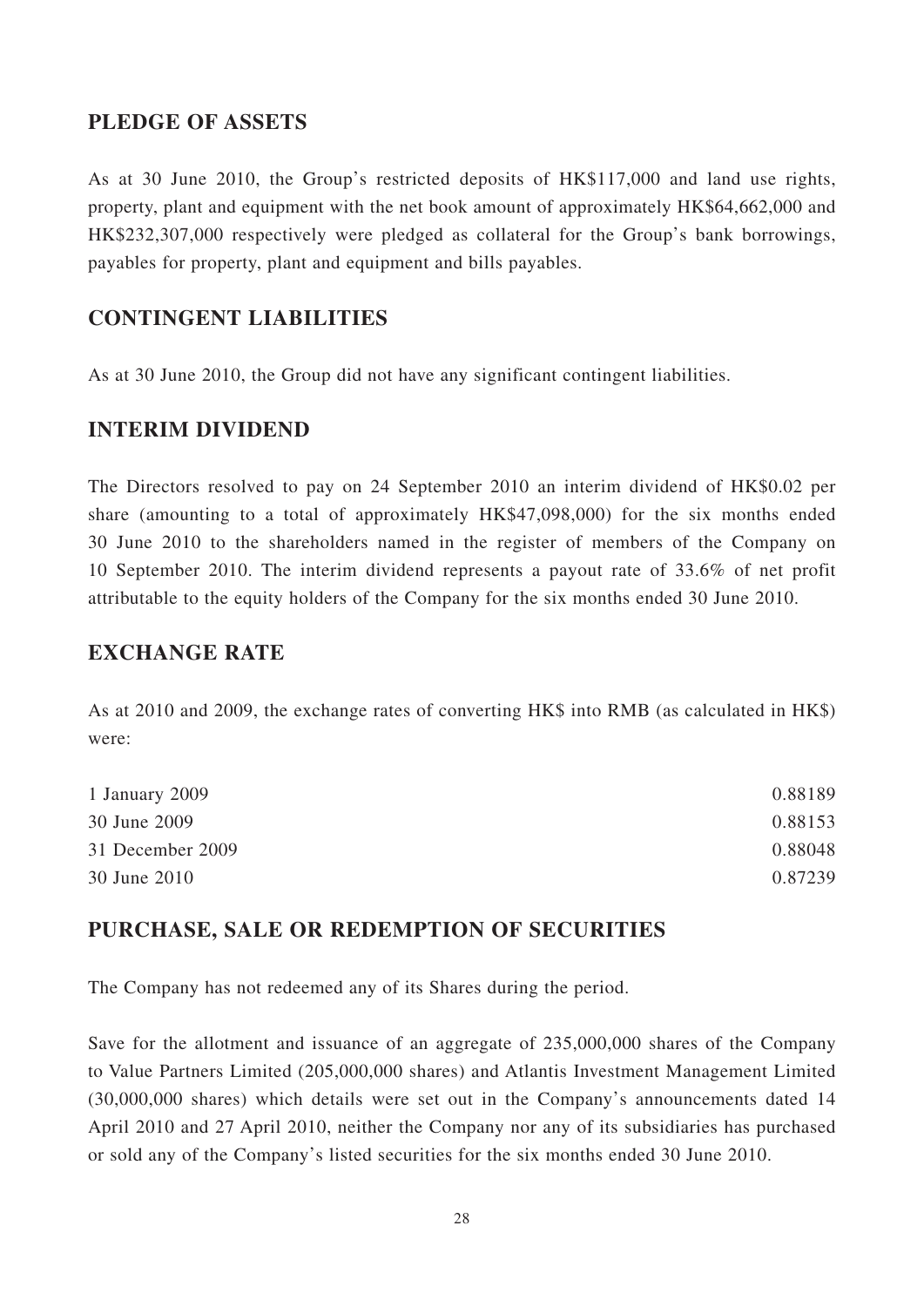# **SHARE OPTION SCHEME**

The Group has adopted a share option scheme, which will remain in force for 3 years up to August 2011.

In August 2008, share options were granted to certain directors and employees to subscribe 100,000,000 shares in the Company at an exercise price of HK\$0.7 per share, exercisable from August 2008 to August 2011.

Share options outstanding have the following expiry date and exercise price:

|                    |                       | As at            |             |
|--------------------|-----------------------|------------------|-------------|
|                    |                       | 30 June          | 31 December |
|                    | <b>Exercise price</b> | 2010             | 2009        |
| <b>Expiry date</b> | per share             | <b>Unaudited</b> | Audited     |
|                    | HK\$                  | $\bm{v}$         | '000        |
| 6 August 2011      | 0.7                   | 100,000          | 100,000     |

## **SUFFICIENCY OF PUBLIC FLOAT**

Based on the information that is publicly available to the Company and within the knowledge of the Directors, it is confirmed that a sufficient public float of more than 25% of the issued capital of the Company has been maintained as at the date of this announcement, being 23 August 2010, and at all times during the six months ended 30 June 2010.

## **MODEL CODE FOR SECURITIES TRANSACTIONS BY DIRECTORS**

The Board has adopted a code of conduct regarding Directors' securities transactions on terms no less exacting than the required standard set out in the Model Code for Securities Transactions by Directors of Listed Issuers as set out in Appendix 10 to the Listing Rules. All Directors have confirmed that there were not any non-compliance with the standard set out in the Model Code and the Company's code of conduct regarding Directors' securities transactions during the six months ended 30 June 2010.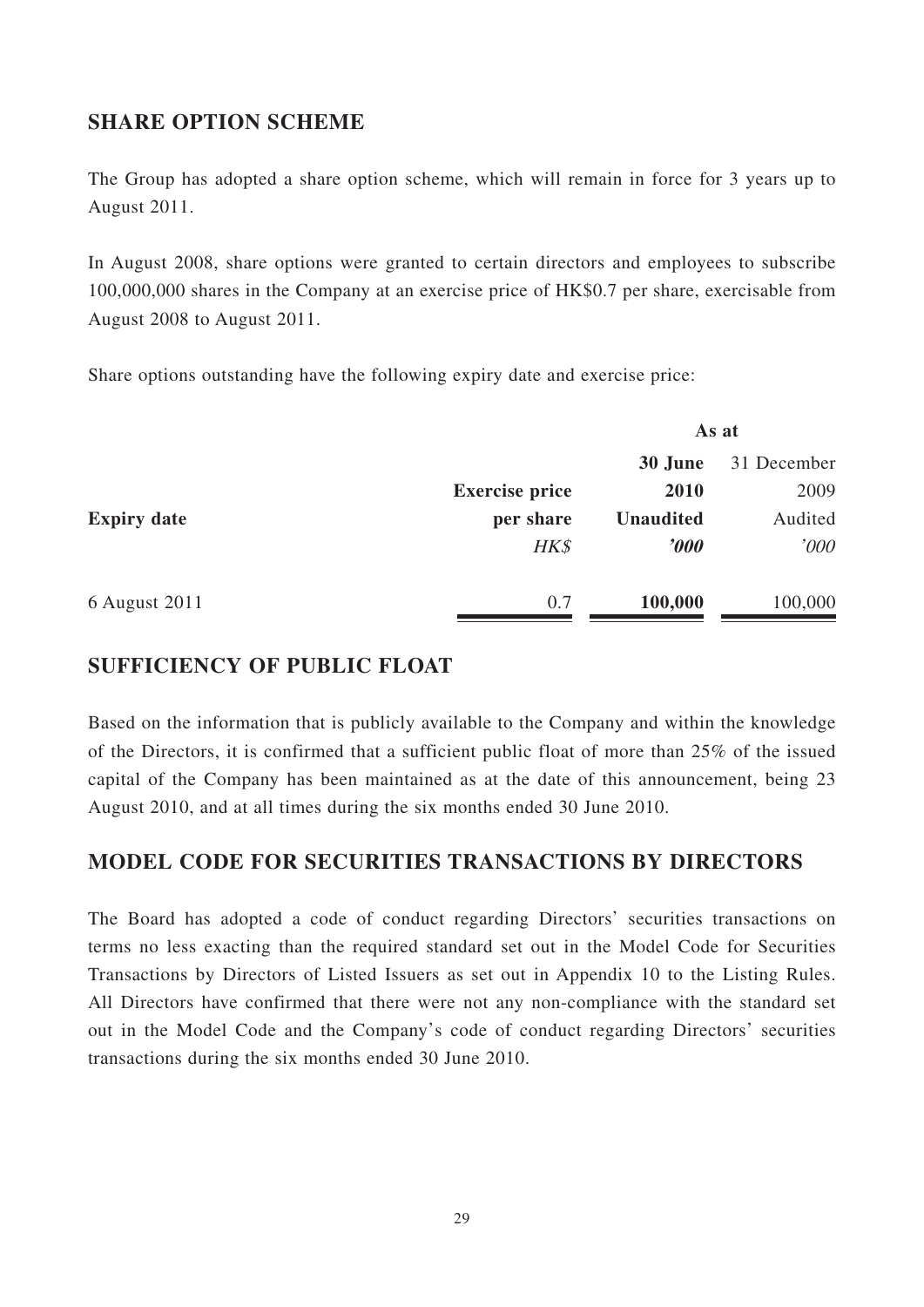# **COMPLIANCE WITH THE CODE ON CORPORATE GOVERNANCE PRACTICES**

The Company applied the principles and complied with all requirements of the Code on Corporate Governance Practices ("CG Code") contained in Appendix 14 to the Listing Rules. During the six months ended 30 June 2010, the Company has complied with the applicable Code Provisions set out in the CG Code.

# **INDEPENDENT REVIEW OF AUDITORS**

The Interim Financial Information for the six months ended 30 June 2010 has been reviewed by the auditors of the Company, PricewaterhouseCoopers, in accordance with Hong Kong Standard on Review Engagements 2410, "Review of Interim Financial Information Performed by the Independent Auditor of the Entity" issued by the Hong Kong Institute of Certified Public Accountants.

# **AUDIT COMMITTEE**

The Audit Committee has reviewed and approved the Interim Financial Information for the six months ended 30 June 2010.

## **CLOSURE OF REGISTER OF MEMBERS**

The register of members of the Company will be closed from Wednesday, 8 September, 2010 to Friday, 10 September, 2010 (both days inclusive) during which period no transfer of shares will be effected. In order to qualify for the interim dividend, all transfer documents, accompanied by the relevant share certificate(s), must be lodged with the Company's branch share registrar and transfer office in Hong Kong, Computershare Hong Kong Investor Services Limited, at 17M Floor, Hopewell Centre, 183 Queen's Road East, Hong Kong not later than 4:30 p.m. on Tuesday, 7 September, 2010.